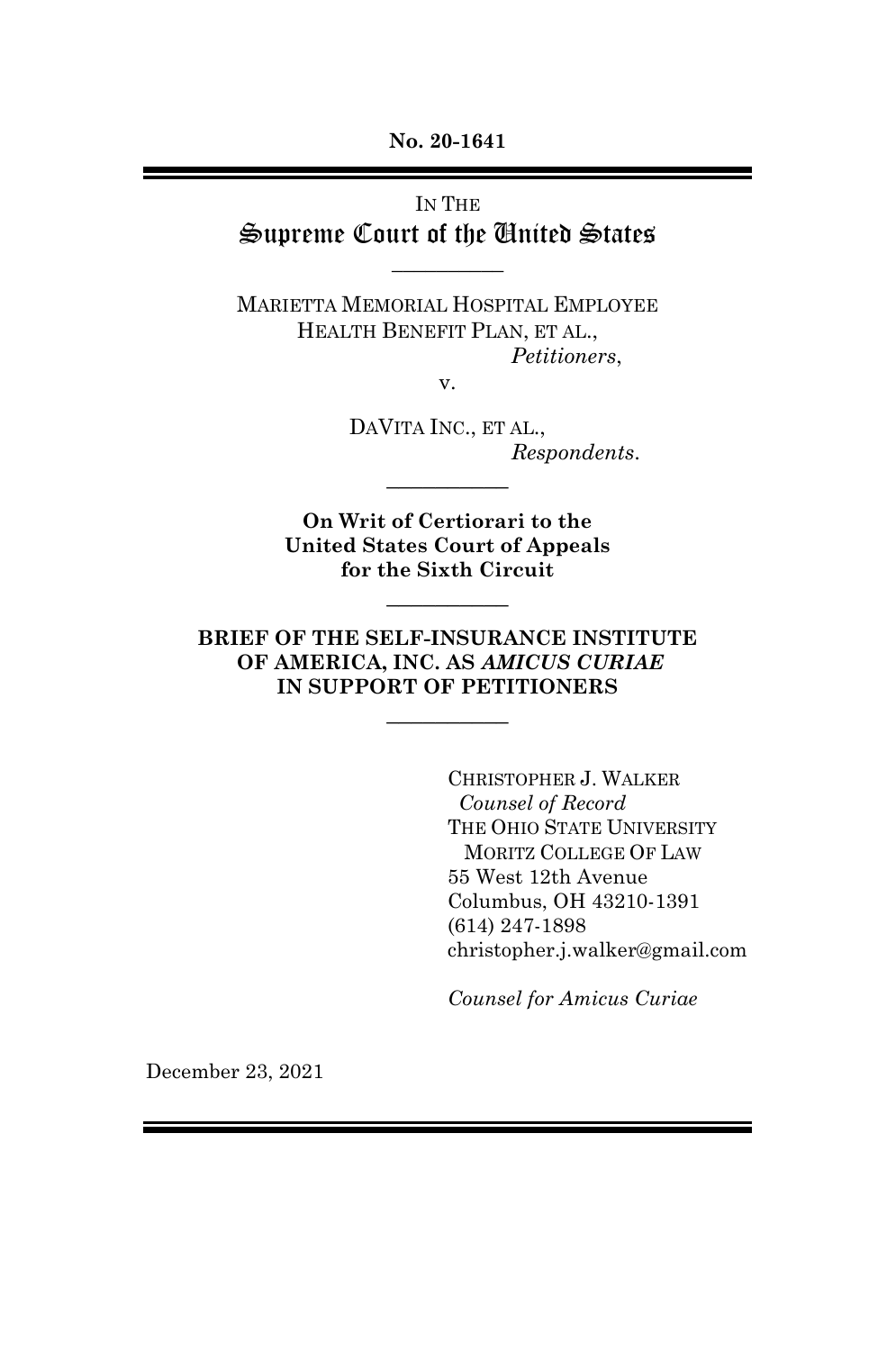# **TABLE OF CONTENTS**

Page

| I.  | The Medicare Secondary Payer Act Is a<br>Coordination-of-Benefits Statute, Not an |                                                                                                                            |  |
|-----|-----------------------------------------------------------------------------------|----------------------------------------------------------------------------------------------------------------------------|--|
|     | А.                                                                                | The Statutory History and Structure of<br>the Medicare Secondary Payer Act 6                                               |  |
|     | В.                                                                                | The Statutory History and Structure<br>Confirm the Statute Does Not Create<br>Disparate-Impact Liability 15                |  |
| II. |                                                                                   | The Sixth Circuit's Misinterpretation of the<br>Medicare Secondary Payer Act Could Upend<br>the Health Insurance Market 24 |  |
|     |                                                                                   |                                                                                                                            |  |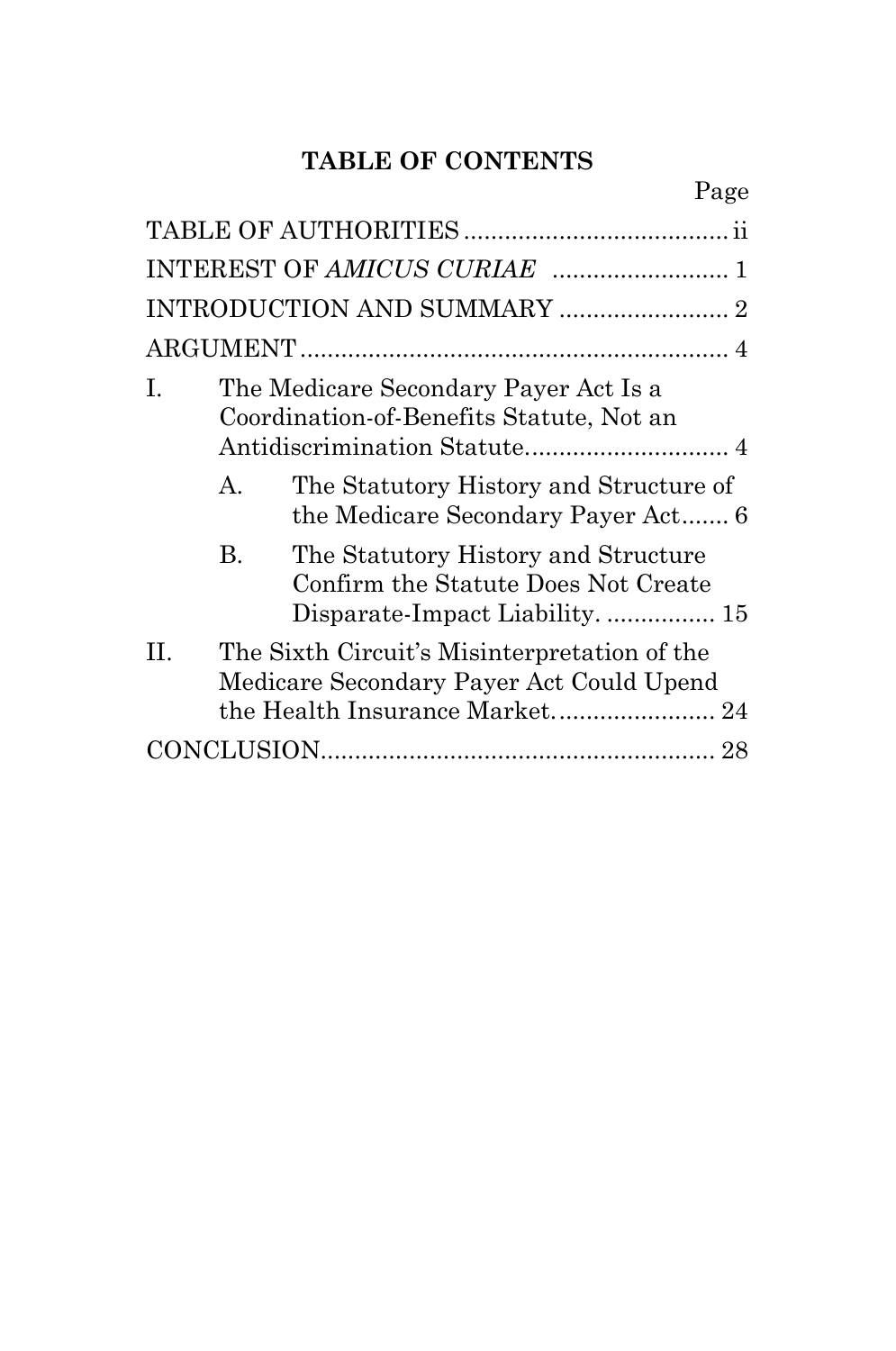## **TABLE OF AUTHORITIES**

## **Page**

## <span id="page-2-0"></span>**Cases**

| DaVita v. Amy's Kitchen, 981 F.3d 664 (9th Cir. 2020)18,<br>19, 22, 25                                                         |
|--------------------------------------------------------------------------------------------------------------------------------|
| DaVita v. Marietta Memorial Hospital Employee Health<br>Benefit Plan, 978 F.3d 326 (6th Cir. 2020)  5, 18, 21, 25              |
| Dialysis Newco v. Community Health System Group<br>Health Plan, 938 F.3d 246 (5th Cir. 2019)  26                               |
| FDA v. Brown & Williamson Tobacco Corp., 529 U.S. 120                                                                          |
|                                                                                                                                |
| Texas Department of Housing and Community Affairs v.<br>Inclusive Communities Project, 576 U.S. 519 (2015)5,<br>18, 20, 21, 22 |
| Utility Air Regulatory Group v. EPA, 573 U.S. 302 (2014) 5                                                                     |
| <b>Statutes</b>                                                                                                                |
|                                                                                                                                |
|                                                                                                                                |
|                                                                                                                                |
|                                                                                                                                |
| 42 U.S.C. § 1395y6, 8, 9, 12, 13, 14, 15, 17, 19, 25                                                                           |
|                                                                                                                                |
| Balanced Budget Act of 1997, Pub. L. No. 105-33, 111                                                                           |
| Omnibus Budget Reconciliation Act of 1981, Pub. L. No.                                                                         |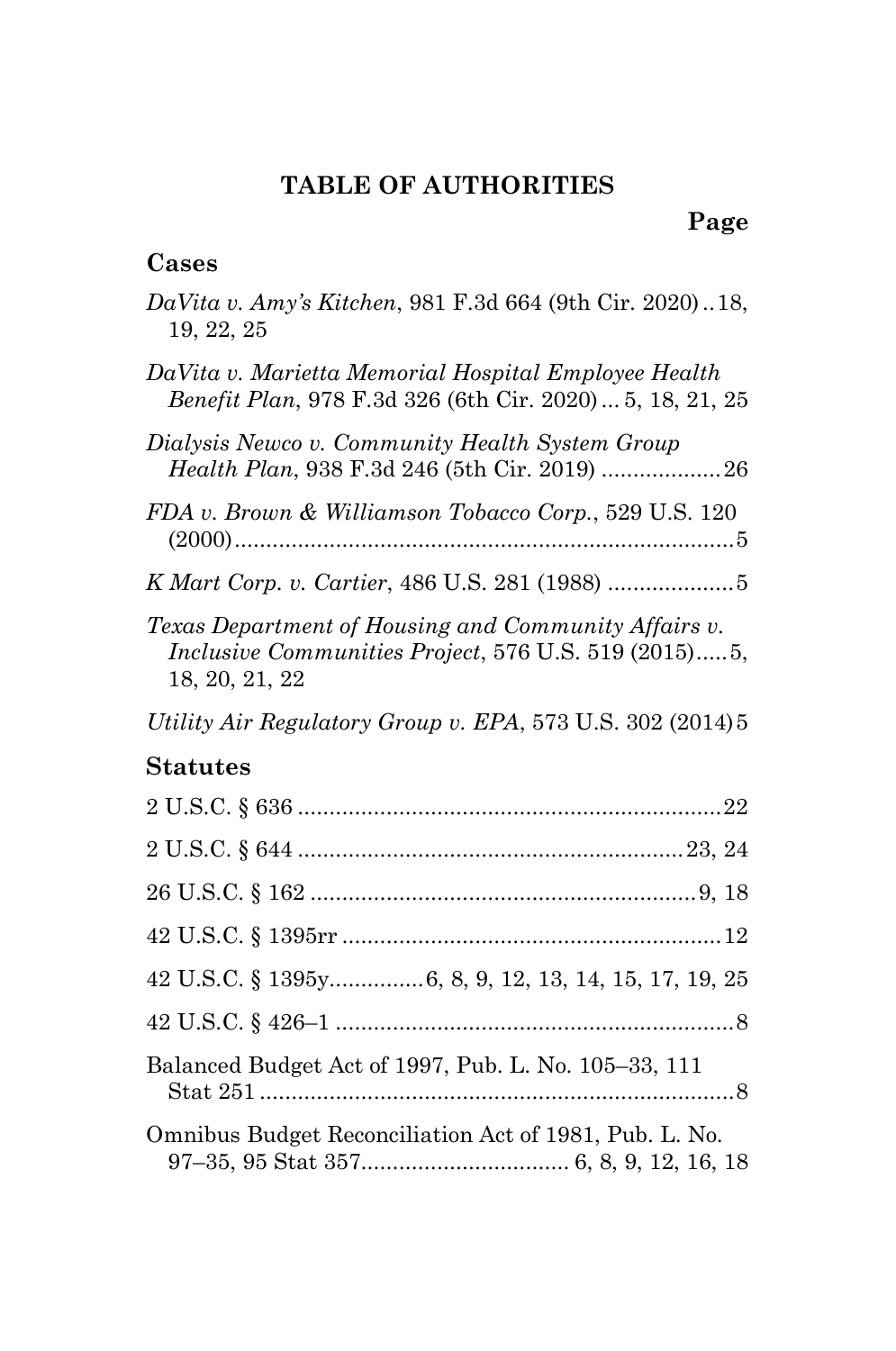| Omnibus Budget Reconciliation Act of 1989, Pub. L. No.                                                       |
|--------------------------------------------------------------------------------------------------------------|
| Omnibus Reconciliation Act of 1980, Pub. L. No. 96–499,                                                      |
| Social Security Amendments of 1972, Pub. L. No. 92–603,                                                      |
| Regulations                                                                                                  |
|                                                                                                              |
| Legislative Materials                                                                                        |
| Congressional Research Service, R45290, Medicare<br>Coverage of End-Stage Renal Disease (ESRD) (2018)8       |
| Congressional Research Service, RL33587, Medicare<br>Secondary Payer: Coordination of Benefits (2014)  7, 16 |
|                                                                                                              |
|                                                                                                              |
|                                                                                                              |
|                                                                                                              |
|                                                                                                              |

## **Other Authorities**

| Anita S. Krishnakumar, Reconciliation and the Fiscal<br>Constitution: The Anatomy of the 1995-96 Budget "Train"<br>Wreck", 35 Harv. J. on Legis. 589 (1998) 22, 23   |
|----------------------------------------------------------------------------------------------------------------------------------------------------------------------|
| Centers for Medicare & Medicaid Services, Financial                                                                                                                  |
| Christopher P. Childers et al., A Comparison of Payments<br>to a For-Profit Dialysis Firm from Government and<br>Commercial Insurers, 179(8) JAMA Internal Med. 1136 |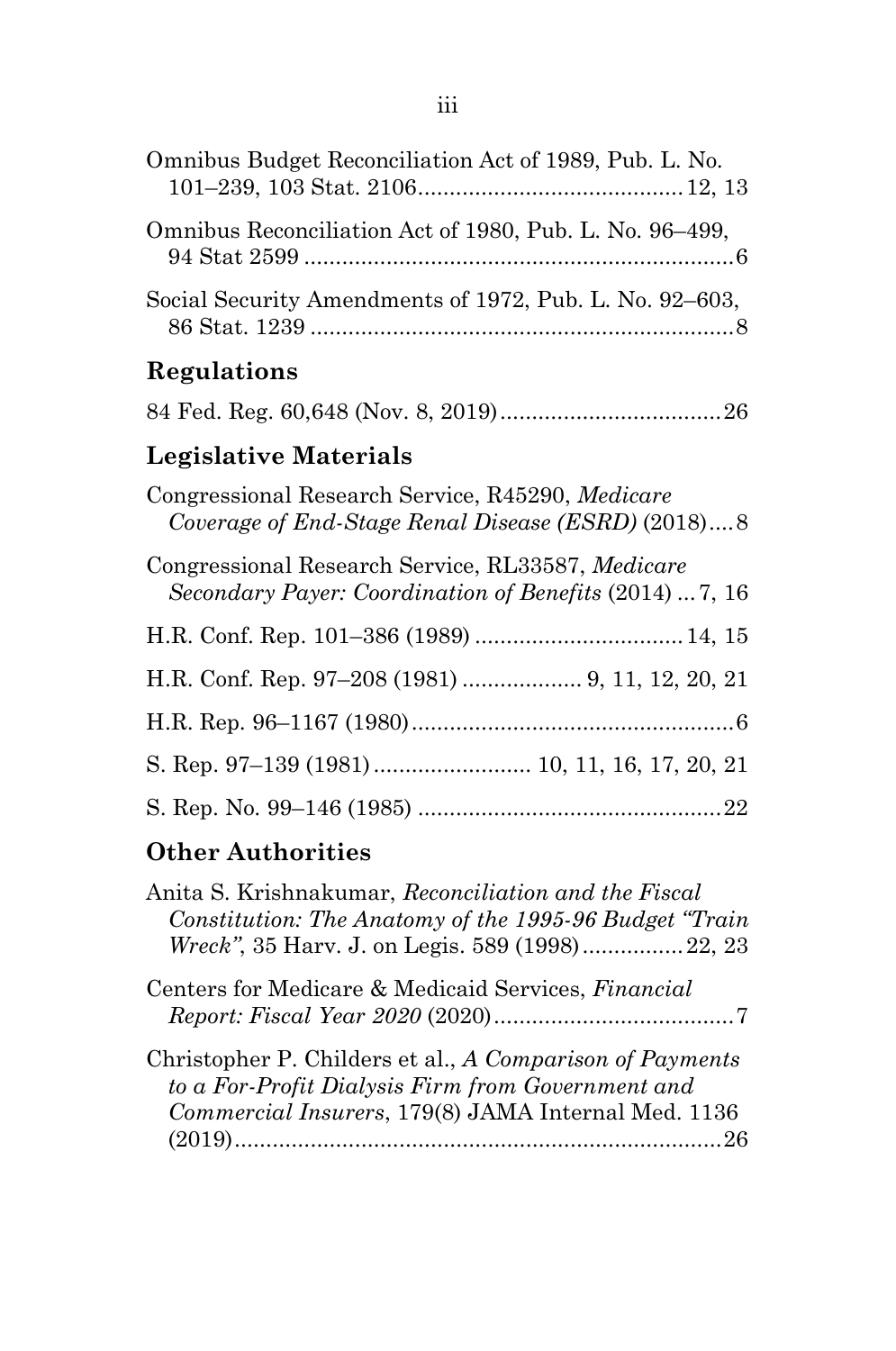| Complaint, UnitedHealthCare of Florida v. American<br>Renal Associates, No. 9:16-CV-81180 (S.D. Fla., filed<br>July 1, 2016), https://perma.cc/RH85-BAEU26                                                        |  |
|-------------------------------------------------------------------------------------------------------------------------------------------------------------------------------------------------------------------|--|
| Exhibit A–4 to Plaintiffs' Motion for Summary Judgment,<br>Lubbock County Hospital District v. Specialty Care<br>Management, No. 5:16-CV-037-C (N.D. Tex., filed Feb.<br>15, 2017), https://perma.cc/A8DY-Y7VX 26 |  |
| Jesse M. Cross & Abbe R. Gluck, The Congressional<br><i>Bureaucracy</i> , 168 U. Pa. L. Rev. 1541 (2020)23                                                                                                        |  |
| Jonathan S. Gould, Law Within Congress, 129 Yale L.J.                                                                                                                                                             |  |
| Kaiser Family Foundation, <i>Employer Health Benefits</i> :                                                                                                                                                       |  |
| Katherine Keisler-Starkey & Lisa Bunch, U.S. Census<br>Bureau, Health Insurance Coverage in the United                                                                                                            |  |
| Patricia M. Wald, Some Observations on the Use of<br>Legislative History in the 1981 Supreme Court Term, 68                                                                                                       |  |
| Victoria F. Nourse, A Decision Theory of Statutory<br>Interpretation: Legislative History by the Rules, 122                                                                                                       |  |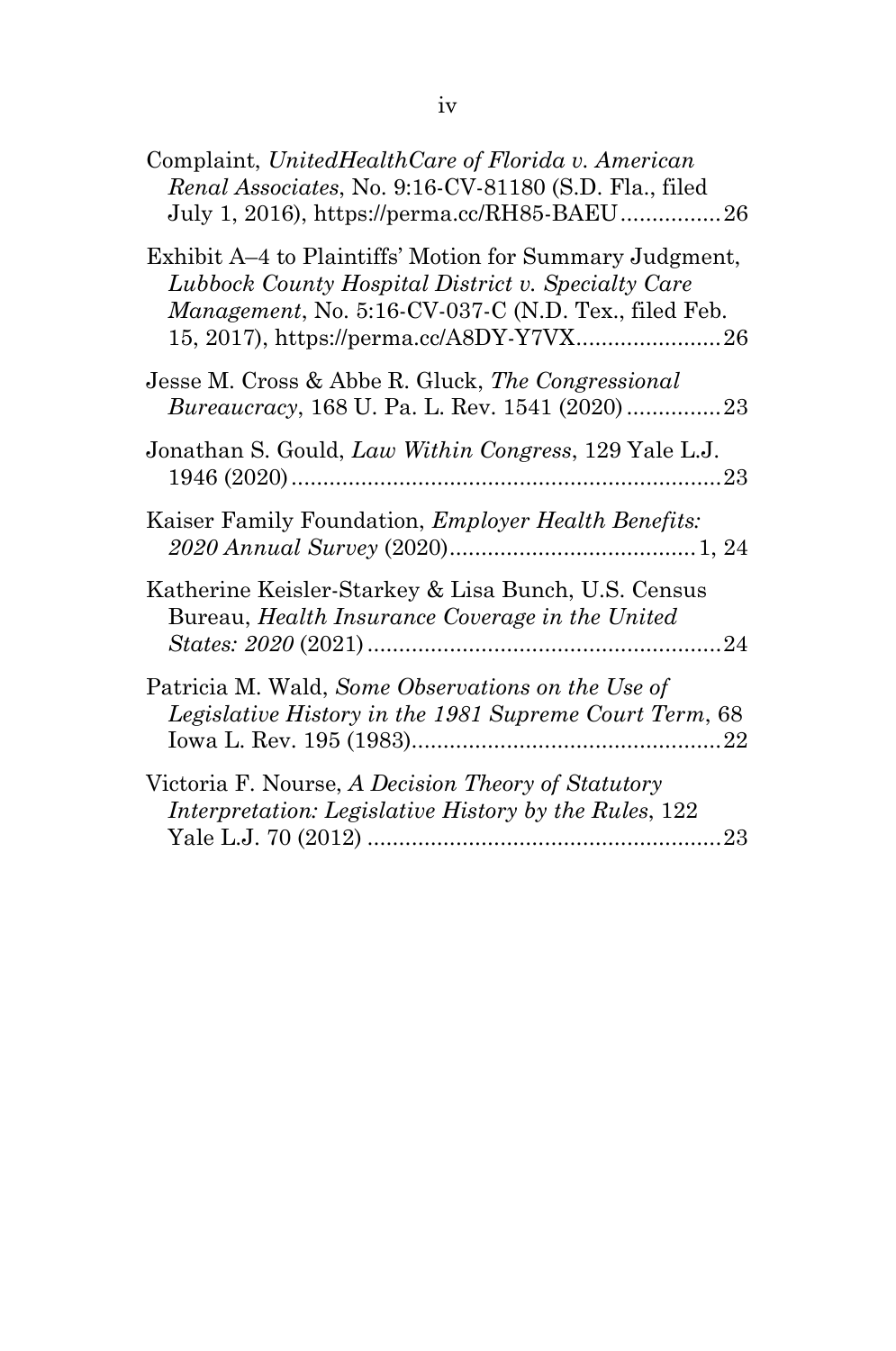### **INTEREST OF** *AMICUS CURIAE***[1](#page-5-1)**

<span id="page-5-0"></span>The Self-Insurance Institute of America, Inc. ("SIIA") is a member-based association dedicated to protecting and promoting the business interests of companies involved in the self-insurance industry. Self-insurance is a risk transfer strategy used by tens of thousands of employers across the country to finance their group health plans. Members of SIIA include self-insurance sponsors, third-party administrators, excess/stop loss insurance carriers, and other industry service providers.

A self-insured group health plan is one in which the employer assumes the financial risk for providing healthcare benefits to its employees. In practical terms, self-insured employers pay for out-of-pocket claims as incurred instead of paying a fixed premium to an insurance carrier, which is known as a fully insured plan. According to a 2020 report, 67% of workers with employment-based health insurance receive benefits through a self-insured group plan. Kaiser Family Found., *Employer Health Benefits: 2020 Annual Survey* 161-65 (2020). With approximately 157 million people covered by employer-sponsored plans, *see id.* at 6, that means more than 100 million individuals in the United States participate in a self-insured employment group health plan.

<span id="page-5-1"></span><sup>1</sup> Pursuant to Supreme Court Rule 37.6, *amicus curiae* states that no counsel for any party authored this brief in whole or in part and that no entity or person, aside from *amicus curiae*, its members, or its counsel, made any monetary contribution intended to fund the preparation or submission of this brief. Pursuant to Supreme Court Rule 37.3, counsel of record for all parties have consented to this filing.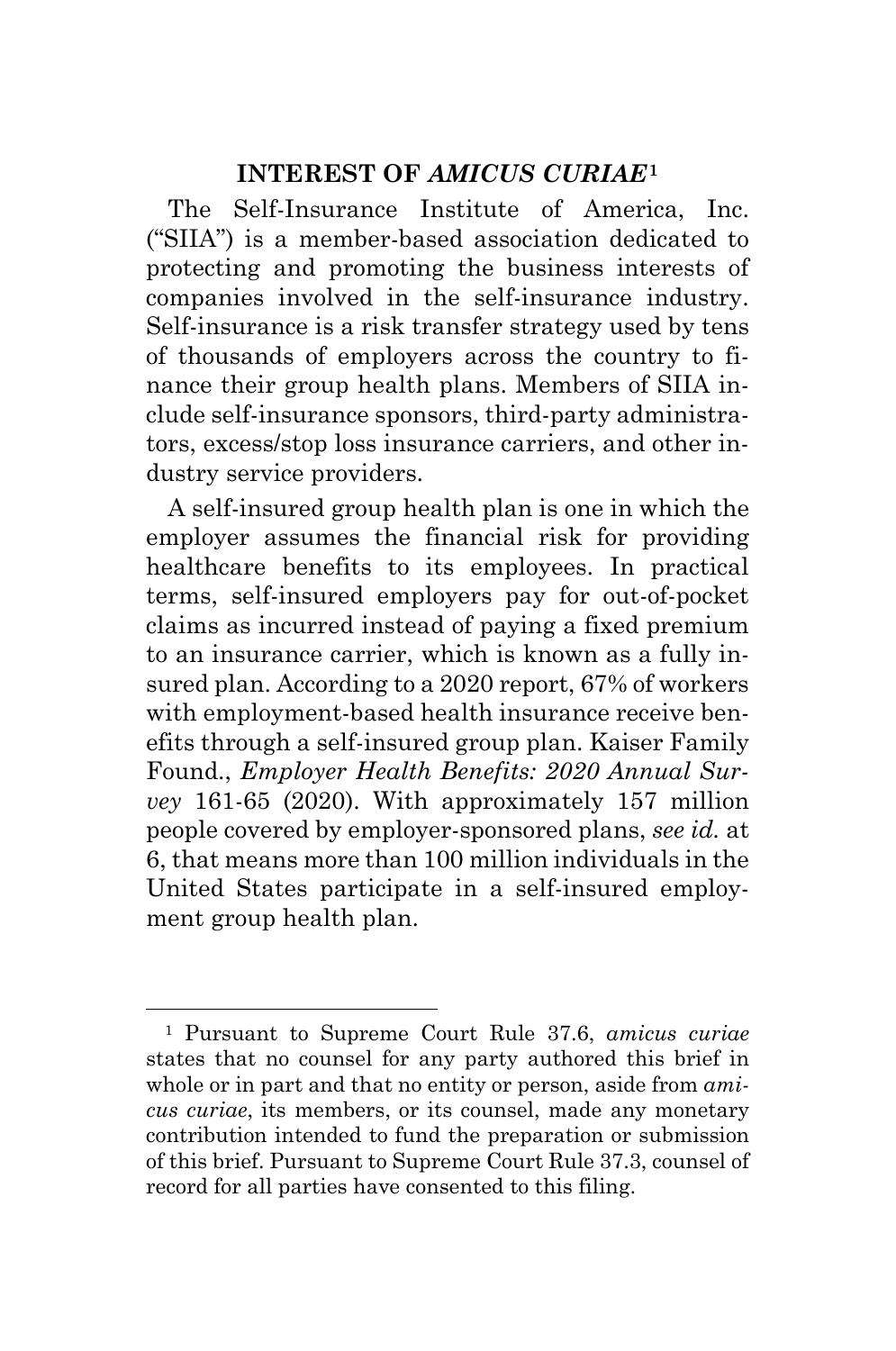This case presents an issue of exceptional importance to SIIA and its members, as well as to the more than 100 million individuals who are currently covered by a self-insured group health plan. The decision below misinterprets the Medicare Secondary Payer Act to restrict group health plans from setting reimbursement rates for dialysis services at anything other than an unspecified "most favored nation" rate. Accordingly, self-insured plans, which generally have great flexibility in determining healthcare coverage, would have to sacrifice their coverage of other medical services to pay for dialysis services at a rate as high as twenty-five times the Medicare rate. The impact of this holding for many of the tens of thousands of selfinsured plans would be catastrophic. Their sponsoring employers would face a Hobson's choice of not covering other critical health benefits for their employees, not covering dialysis services, or canceling their self-insured group plans altogether.

#### **INTRODUCTION AND SUMMARY**

<span id="page-6-0"></span>For decades, courts, the Department of Health and Human Services, employers, group health plans, and plan providers have uniformly understood the Medicare Secondary Payer Act to be a coordination-of-benefits law. This law, as the title suggests, prioritizes in certain circumstances payment from private health insurance first and then from Medicare if Medicare reimburses at a higher rate. The Court of Appeals, however, reinterpreted the statute as an antidiscrimination law designed to protect dialysis providers from alleged disparate impact of uniform treatment. In so doing, the Sixth Circuit's holding would require employment group health plans to pay dialysis providers a "most favored nation" rate—a rate much higher than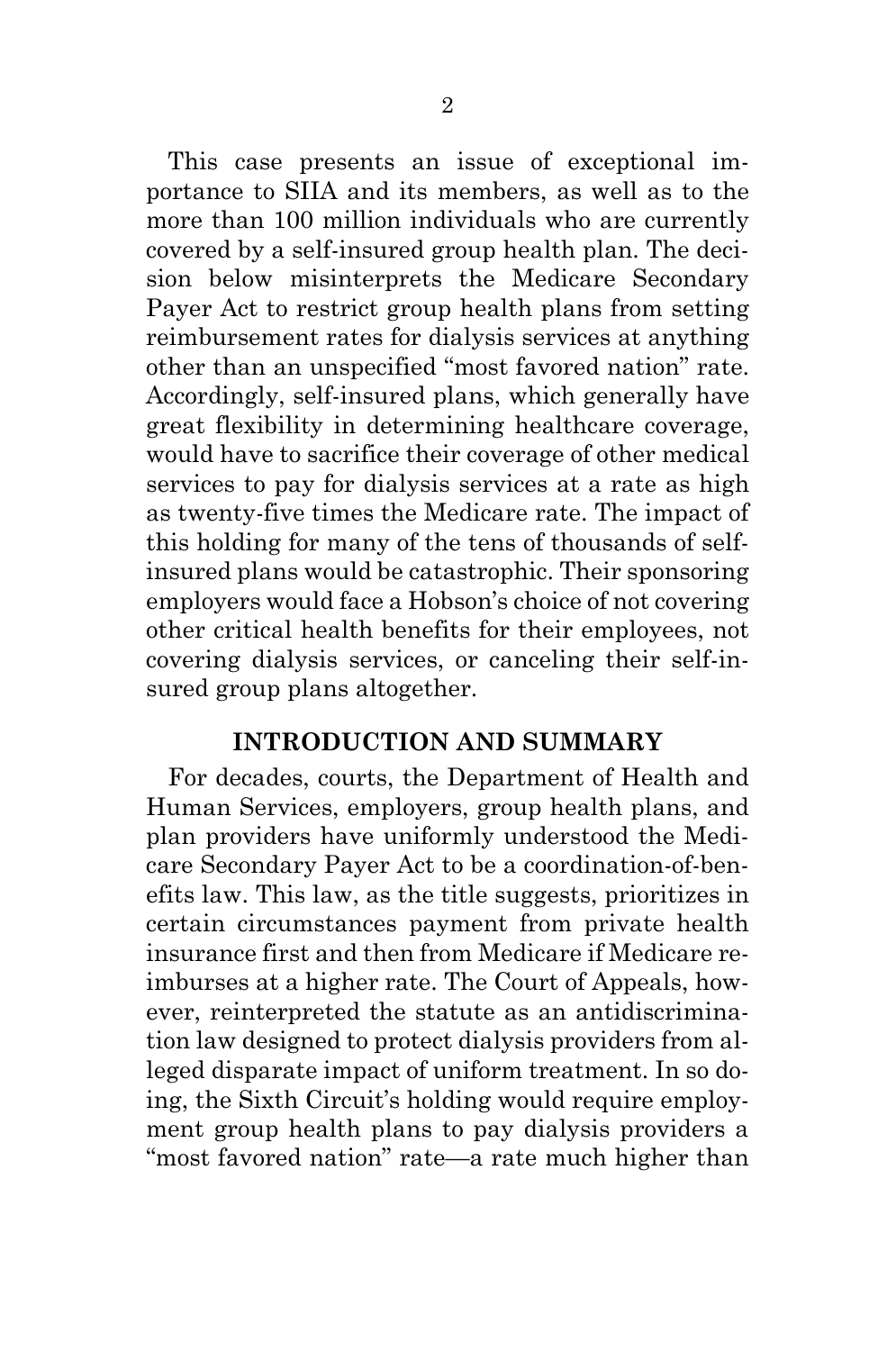the Medicare reimbursement rate such that Medicare would never be a "secondary payer" under the Act.

The Sixth Circuit's outlier statutory interpretation is erroneous for all the reasons detailed in Petitioners' brief on the merits as well as in Judge Eric Murphy's trenchant dissent from the decision below. This brief focuses on two additional points, based on *amicus* and its members' deep understanding of the statutory and regulatory scheme as well as their longstanding involvement in the health insurance industry.

**I.** The Sixth Circuit's decision rests on a critical misunderstanding of the text, structure, and design of the Medicare Secondary Payer Act. The statute is not an antidiscrimination law, much less one that provides a private cause of action for disparate-impact claims. Instead, since its enactment in 1980 and through its various amendments over the years, Congress has made clear that the statute is a coordination-of-benefits law. Its purpose is to reduce Medicare expenditures and extend the life of the Medicare Trust Fund. It does so by shifting Medicare to secondary payer in some circumstances—including as relevant here, for services related to end-stage renal disease—and making group health plans primary payers for those services.

That the Medicare Secondary Payer Act is not a disparate-impact antidiscrimination law should come as no surprise to those familiar with the legislative process. The original statute and the relevant amendments were enacted through reconciliation—a fasttrack legislative process that exists to raise revenue and reduce federal spending and that prohibits funding objectives that are merely incidental to non-budgetary substantive provisions. Congress would not hide a major antidiscrimination law in an omnibus budget reconciliation mousehole.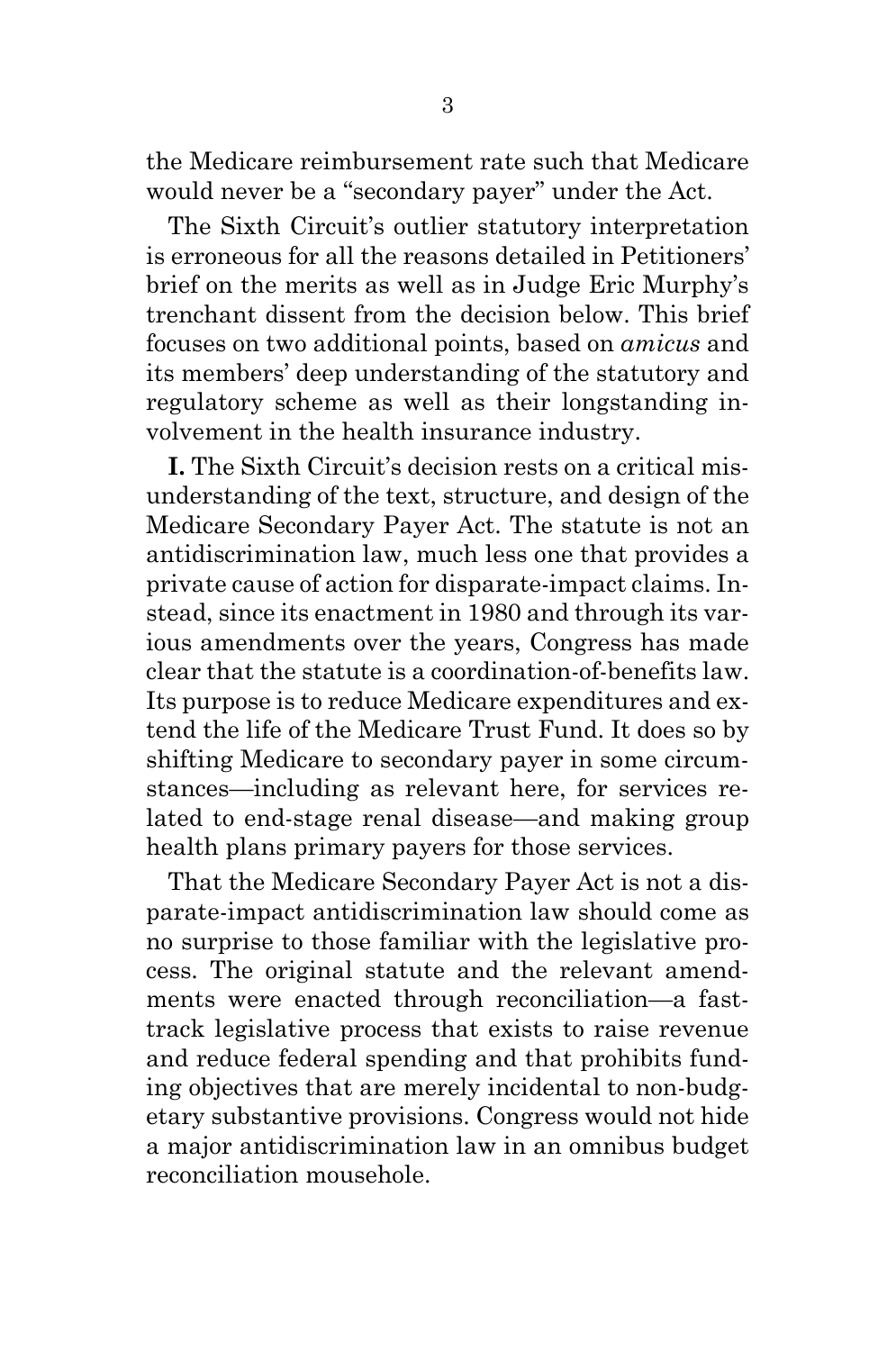**II.** The decision below has tremendous implications for group health plans, and self-insured plans in particular. Under the Sixth Circuit's statutory interpretation, group health plans would forfeit their ability to set prices for dialysis services at anything other than a "most favored nation" rate. Accordingly, self-insured plans would have to prioritize coverage of dialysis services at this much higher rate over all other medical services, from primary healthcare and vaccinations and prenatal and natal care to cancer treatment and urgent and emergency care. And the increased cost would be exorbitant—potentially increasing the dialysis services costs from around Medicare's reimbursement rate of \$35,000 annually per individual with end-stage renal disease to perhaps nearly \$900,000.

It is important to underscore that these substantial cost increases would not benefit individuals with endstage renal disease. They would receive the same services they already receive. Nor would it save Medicare money. Indeed, if the costs to treat end-stage renal disease are too high, many of the tens of thousands of employers with self-insured plans would likely cancel coverage for dialysis services, shifting even more costs onto Medicare. Dialysis providers like Respondent DaVita would be the financial beneficiaries.

#### **ARGUMENT**

## <span id="page-8-1"></span><span id="page-8-0"></span>**I. The Medicare Secondary Payer Act Is a Coordination-of-Benefits Statute, Not an Antidiscrimination Statute.**

To prevail, Respondent DaVita must convince the Court that when Congress enacted the Medicare Secondary Payer Act, it created an antidiscrimination law similar to the Civil Rights Act and the Fair Housing Act. Indeed, DaVita must not only show that it is an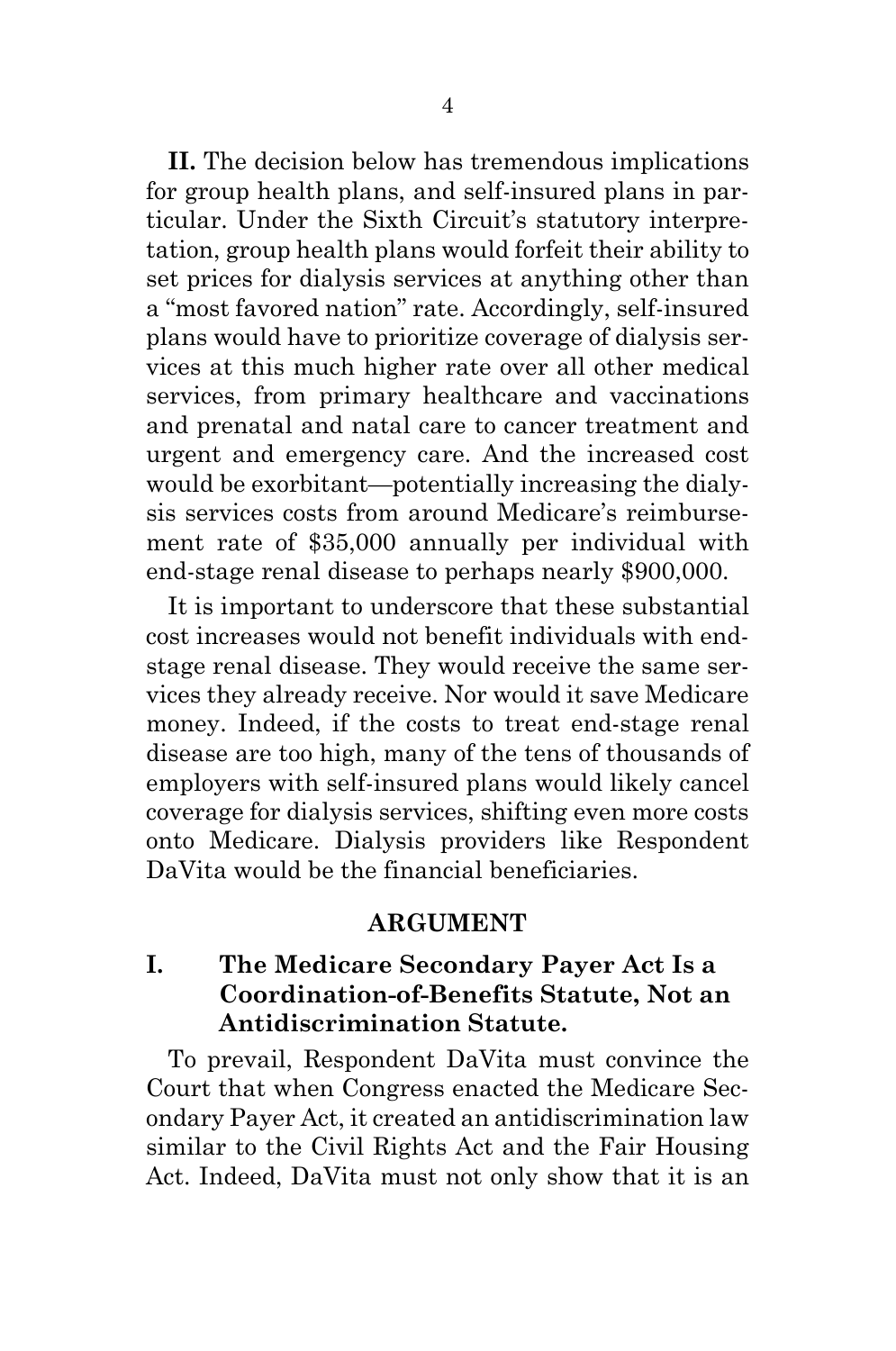antidiscrimination law, but one that imposes disparate-impact liability. To impose disparate-impact liability, Congress's "central purpose" in enacting the law must be to "eradicate discriminatory practices within a sector of the Nation's economy." *Texas Dep't of Hous. & Cmty. Affairs v. Inclusive Cmtys. Project*, 576 U.S. 519, 539 (2015).

As detailed in Petitioners' brief on the merits, *see*  Pet'rs Br. 31-36, 45-49, the relevant provisions of the Medicare Secondary Payer Act fall far short, as a textual matter, of prohibiting disparate impact. Instead, as Judge Murphy correctly concluded in his dissent from the Sixth Circuit's majority opinion, the statute "prohibits plans that offer participants with end stage renal disease different benefits from others. . . . Yet a plan that uniformly offers the same benefits to all groups does not violate this clause. That is so even if this neutral plan has a disparate impact on those with end stage renal disease because it provides lower reimbursement for services that they use." *DaVita v. Marietta Mem'l Hosp. Emp. Health Benefit Plan*, 978 F.3d 326, 360 (6th Cir. 2020) (Murphy, J., dissenting); *see also id.* at 365 (concluding that the statute "bar[s] only group health plans that contain terms *expressly targeting* Medicare-eligible individuals who are eligible because of their end stage renal disease").

This conclusion regarding the statutory text is reinforced by the statute's structure, history, and design. *See, e.g.*, *UARG v. EPA*, 573 U.S. 302, 320 (2014) (reiterating that it is a "'fundamental canon of statutory construction that the words of a statute must be read in their context and with a view to their place in the overall statutory scheme'" (quoting *FDA v. Brown & Williamson Tobacco Corp.*, 529 U.S. 120, 133 (2000))); *K Mart Corp. v. Cartier*, 486 U.S. 281, 291 (1988) ("In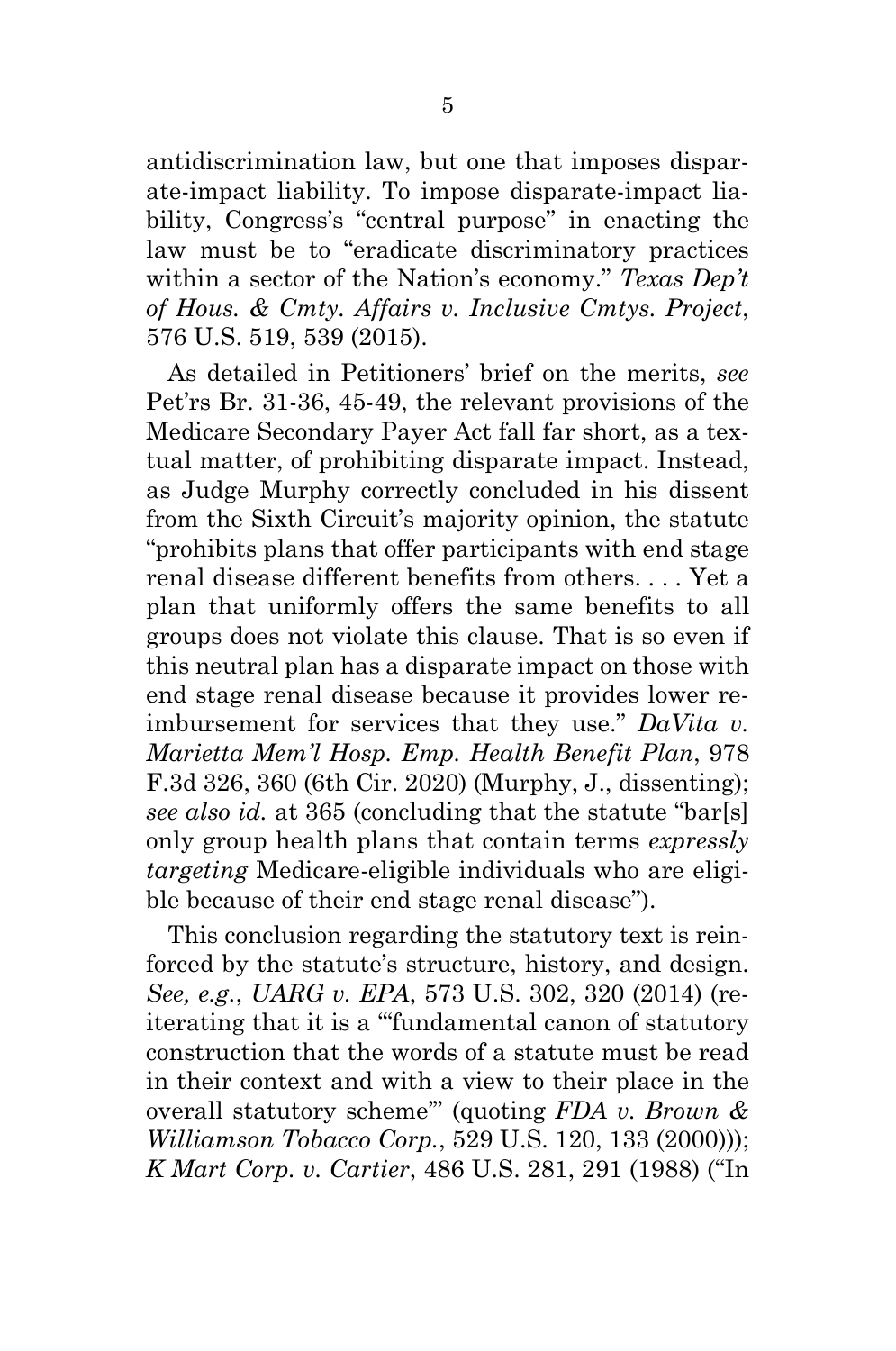ascertaining the plain meaning of the statute, the court must look to the particular statutory language at issue, as well as the language and design of the statute as a whole."). *Amicus* details that statutory history and structure in Part I.A, and then examines in Part I.B how the statutory history, structure, and overall design reinforce the plain language of the Medicare Secondary Payer Act.

### <span id="page-10-0"></span>**A. The Statutory History and Structure of the Medicare Secondary Payer Act**

Since 1965, Medicare has provided health insurance to individuals aged 65 and older and has expanded to cover some younger individuals with disabilities. Concerned about conserving Medicare resources and prolonging the viability of the Medicare Trust Fund, Congress enacted the Medicare Secondary Payer Act in 1980. Originally, the statute designated Medicare as the secondary payer when a private automobile, liability, or no-fault insurance policy would cover the costs of medical care related to an accident. Omnibus Reconciliation Act of 1980, Pub. L. No. 96–499, § 953, 94 Stat 2599 (amending 42 U.S.C. § 1395y). This was one of four "major Medicare and Medicaid savings provisions" included in the 1980 omnibus reconciliation legislation, and it was estimated that these provisions would "result in legislative savings of approximately \$128 million in fiscal year 1981." H.R. Rep. 96–1167, at 352-53 (1980).

One year later Congress expanded the Medicare Secondary Payer Act to cover certain Medicare beneficiaries in employment group health plans. Omnibus Budget Reconciliation Act of 1981, Pub. L. No. 97–35, § 2146, 95 Stat 357 (amending 42 U.S.C. § 1395y). Congress has since amended the statute on numerous occasions, usually through the omnibus reconciliation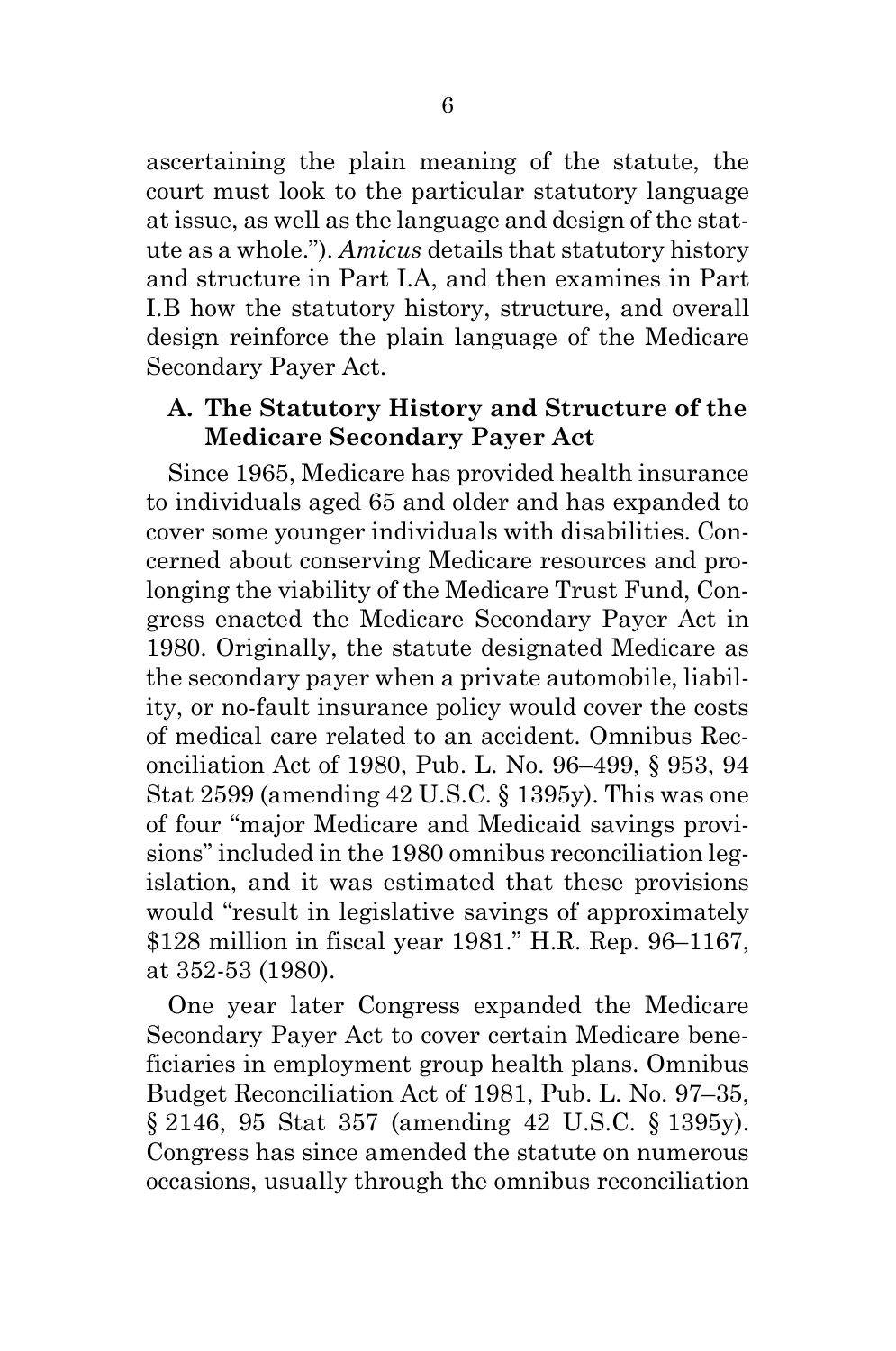process. *See* Cong. Research Serv., RL33587, *Medicare Secondary Payer: Coordination of Benefits* 26 tbl.A-1 (2014) [hereinafter 2014 CRS Report] (listing and summarizing some of the legislative developments).

Under the current statutory framework, Medicare is the secondary payer when the qualifying individual can receive payment from:

- an employment group health plan of a certain size, based on either the beneficiary's or a spouse's current employment;
- a large employment group health plan, for disabled workers;
- any employment group health plan, for beneficiaries with end-stage renal disease;
- a Department of Veterans Affairs program;
- medical, automobile, or no-fault liability insurance;
- a workers' compensation program; or
- the federal black lung program.

*Id.* at 2 tbl.1. The Medicare secondary payer program saves Medicare about \$8 billion per year. *See id.* at 24 tbl.5 (reporting savings for fiscal years 2006 through 2012). In fiscal year 2020, for instance, the program resulted in \$8.93 billion in Medicare savings. Ctrs. for Medicare & Medicaid Servs., *Financial Report: Fiscal Year 2020* 31 (2020).

Two sets of statutory amendments are particularly relevant here.

**1. Coverage for End-Stage Renal Disease and Differentiate Clause.** In 1972, Congress expanded Medicare to cover qualifying individuals under the age of 65 who suffer from end-stage renal disease. Social Security Amendments of 1972, Pub. L. No. 92–603,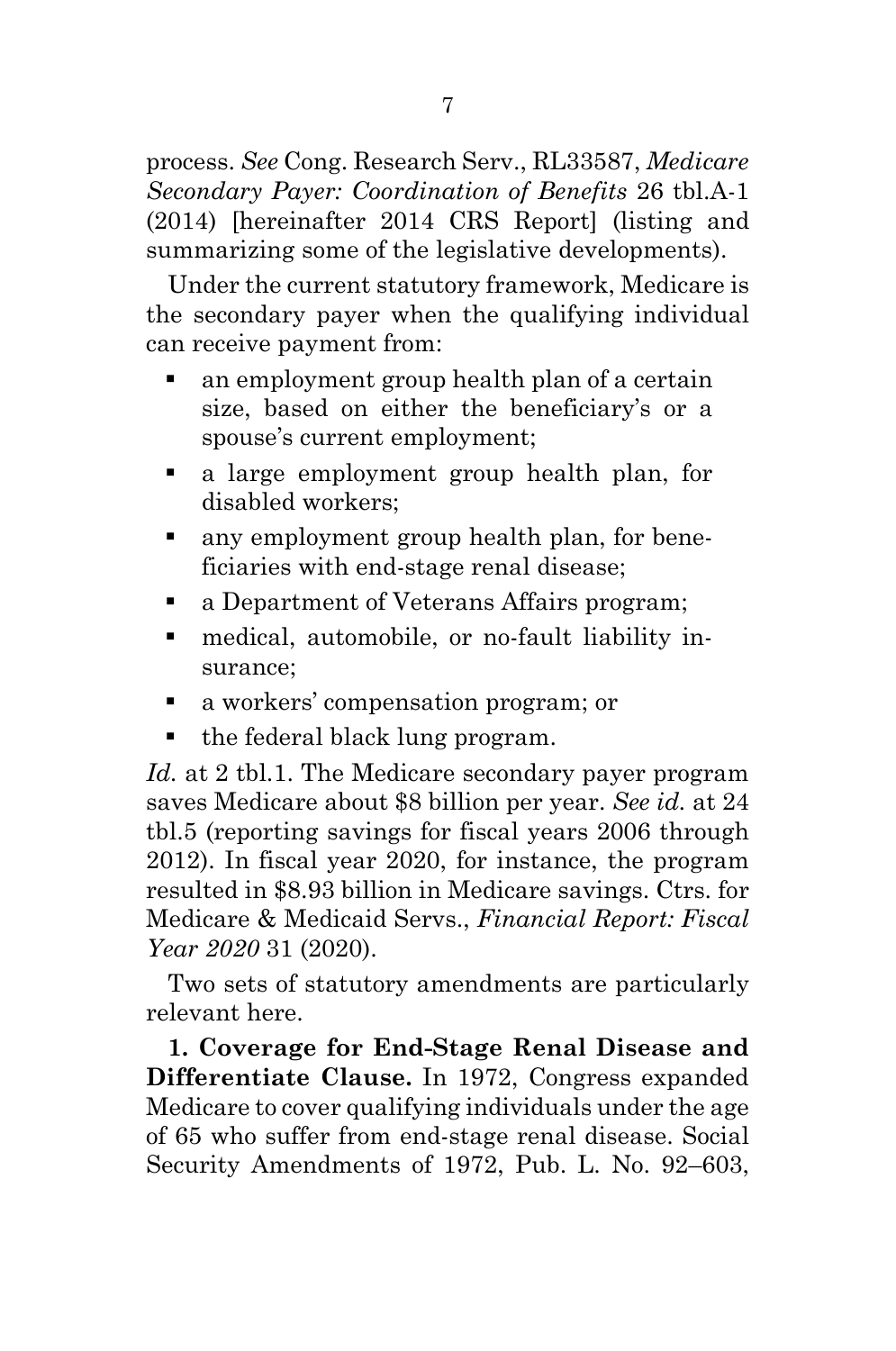§ 299I, 86 Stat. 1239; *see also* 42 U.S.C. § 426–1 (detailing Medicare's end-stage renal disease program). This was the first time Congress extended Medicare to cover a medical condition, instead of based on age. *See* Cong. Research Serv., R45290, *Medicare Coverage of End-Stage Renal Disease (ESRD)* 1 (2018).

Not surprisingly, Medicare quickly became the primary insurer for services related to individuals with end-stage renal disease. The costs of that coverage are substantial. Medicare beneficiaries with end-stage renal disease comprise only 1% of Medicare enrollees but account for around 7% of Medicare spending. *Id.* In 2013, for instance, Medicare spent around \$60,000 per individual with end-stage renal disease. *Id.* at 8. Moreover, the number of individuals in the United States receiving treatment for end-stage renal disease has risen dramatically, from around 56,000 in 1980 to more than 700,000 in 2016. *Id.* at 2.

Over the years, Congress has enacted numerous statutes to reduce the costs to Medicare of treatment for individuals with end-stage renal disease. *See id.* at 1 (providing examples). Most important to this case is the 1981 expansion of the Medicare Secondary Payer Act. The 1981 omnibus reconciliation legislation designated employment group health plans as primary insurers for services related to end-stage renal disease for the first 1[2](#page-12-0) months (now 30 months<sup>2</sup>) for individuals eligible for Medicare based solely on that condition. Pub. L. No. 97–35, § 2146, 95 Stat 357 (1981) (amending 42 U.S.C. § 1395y).

<span id="page-12-0"></span><sup>2</sup> *See* Balanced Budget Act of 1997, Pub. L. No. 105–33, § 4631(b), 111 Stat 251 (amending 42 U.S.C. § 1395y(b)(1)(C) to change from 12 months to 30 months).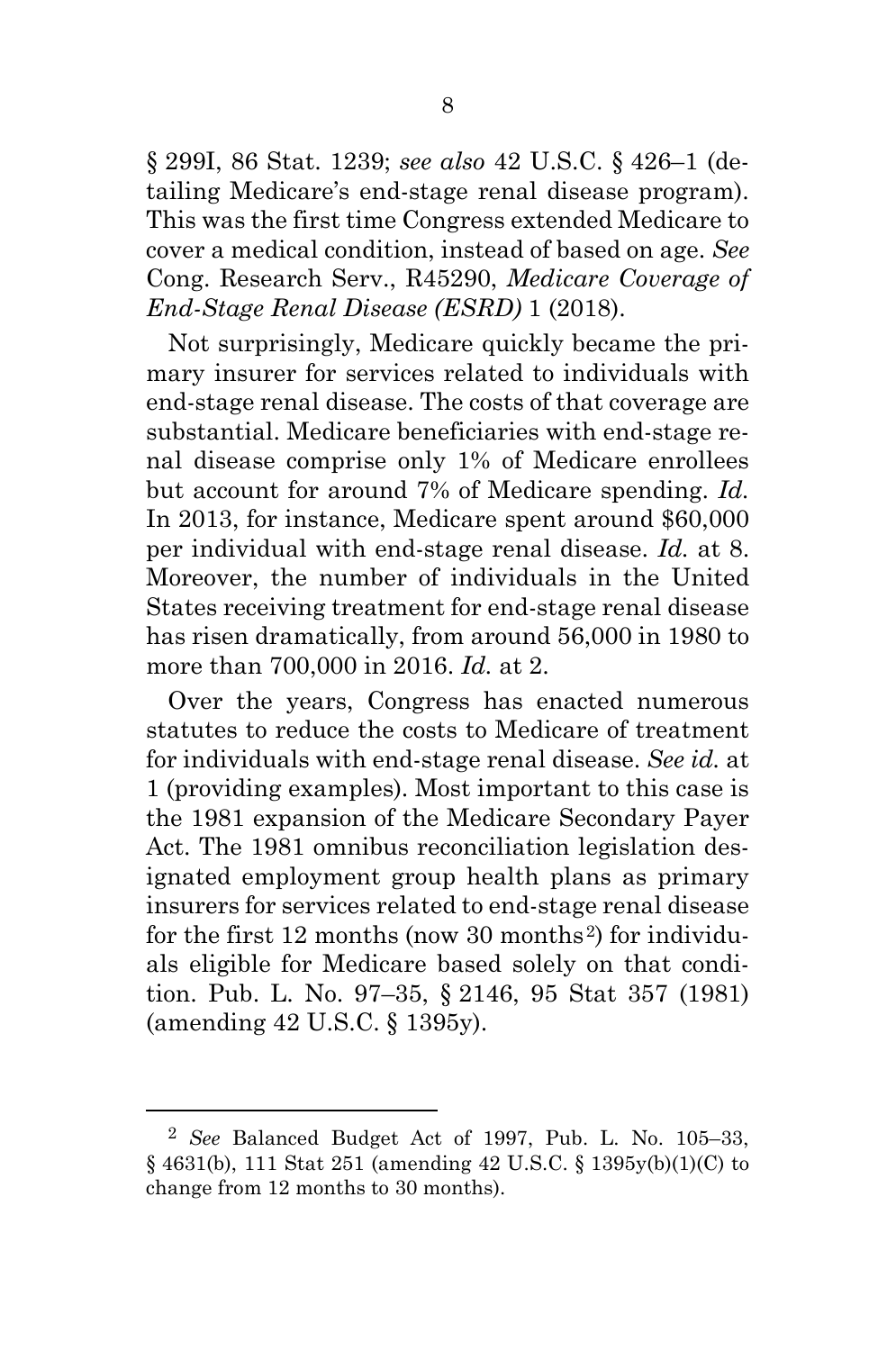In addition to amending the Medicare Secondary Payer Act, the legislation amended the Internal Revenue Code to include what courts and parties have coined the "differentiate clause":

The expenses paid or incurred by an employer for a group health plan shall not be allowed as a deduction under this section if the plan differentiates in the benefits it provides between individuals having end stage renal disease and other individuals covered by such plan on the basis of the existence of end stage renal disease, the need for renal dialysis, or in any other manner.

*Id.* § 2146(b) (amending 26 U.S.C. § 162). Subsequent legislation, discussed below, refashioned and moved this provision from the Internal Revenue Code to the section of the code that includes the main provisions of the Medicare Secondary Payer Act. *See* 42 U.S.C.  $§ 1395y(b)(1)(C)(ii).$ 

As detailed in the Conference report accompanying the 1981 omnibus reconciliation bill, the House bill did not include any amendments to the Medicare Secondary Payer Act; instead, these amendments were found in the Senate bill. H.R. Conf. Rep. 97–208, at 955-56 (1981). The Conference agreed to adopt the Senate bill, with the modification that the Secretary of Health and Human Services have administrative discretion to have Medicare pay first and seek reimbursement from group health plans "until such time as the Secretary determines that the beneficiary's plan has begun to make payments promptly"—"to minimize patient anxiety about the source of promptness of payment and to avoid delays in reimbursement . . . ." *Id.* at 956.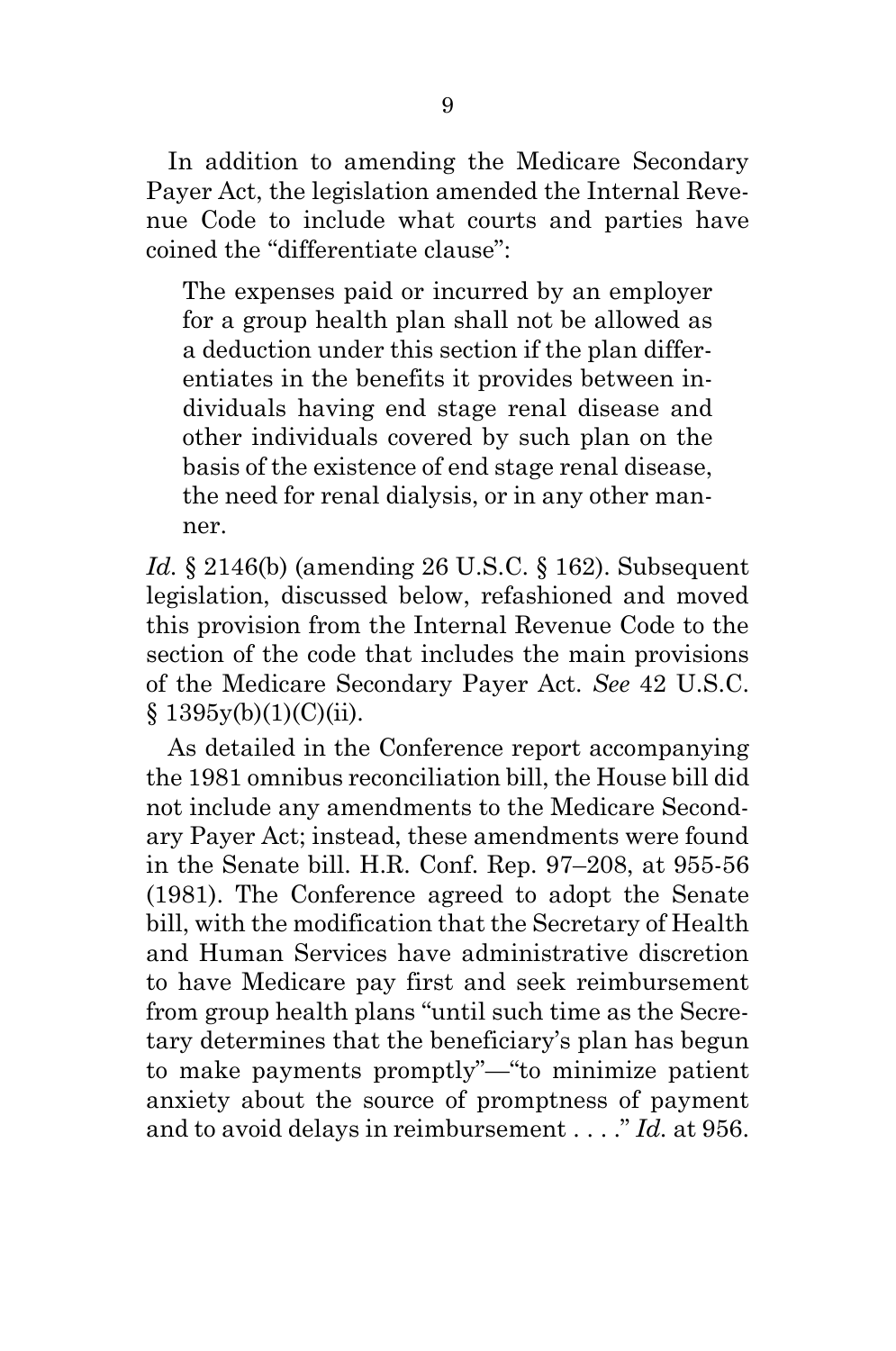When it comes to understanding the design and purpose of these amendments to the Medicare Secondary Payer Act, the Senate committee report is most helpful. The committee report observes that "since Medicare pays first and provides very comprehensive benefits for those with end-stage renal disease, private plans pay little of the expenses incurred by most endstage renal patients." S. Rep. 97–139, at 735 (1981). To address this problem, the Senate "bill changes the benefit coordination arrangements between the Medicare end-stage renal program and any other health benefits" to make Medicare the secondary payer during the coordination period (originally 12 months, but now 30 months). *Id.* The committee report notes that "in the event payment by the private plan or policy is less than any amount charged for the covered item or service, Medicare (in its role as secondary payer) would pay no more than the program would otherwise have paid in the absence of such private coverage" and combined no more than "the amount recognized as reasonable under Medicare." *Id.* at 735-36.

The Senate committee report is unequivocal about the purpose of these amendments to the Medicare Secondary Payer Act:

The Committee expects physicians and providers and suppliers of health services to end-stage renal patients to recognize that the purpose of this provision is *only* to change the coordination of benefits relationships between Medicare and private health benefit coverage to the extent that any private coverage is present at the onset of end-stage renal disease. Reimbursement for covered expenses for care of such patients is still assured, though the apportionment of such expenses between private plans and Medicare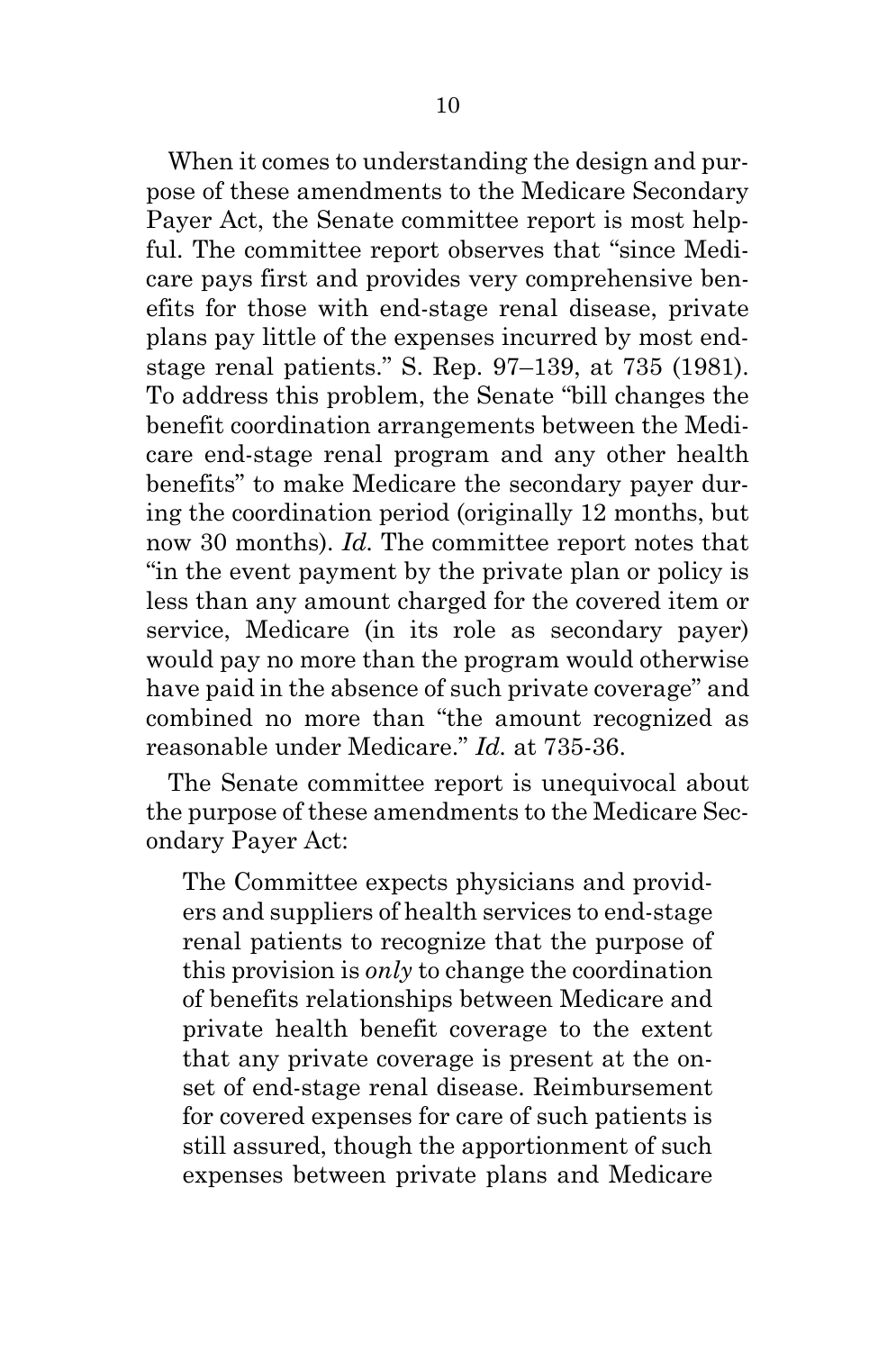will be somewhat different for the initial 12month [now 30-month] coverage of those patients who have other health benefit coverage.

*Id.* at 736 (emphasis added). The Senate Budget Committee reported estimated savings to Medicare of these amendments as \$95 million in 1982, \$165 million in 1983, and \$180 million in 1984. *Id.*

With respect to the differentiate clause, the Senate committee report includes a one-sentence explanation that the group health plan would not be tax deductible as a business expense for the employer "if such plan contains a discriminatory provision that reduces or denies payment of benefits for renal patients." *Id.* The Conference report repeats this summary when describing the Senate bill. H.R. Conf. Rep. 97–208, at 956 (1981).

The Senate committee report also includes a sentence, repeated in the Conference report, that "[t]he committee is also concerned about potential job discrimination resulting from the provision, and directs the Secretary to investigate promptly complaints of this nature, and report his findings to the Congress." S. Rep. 97–139, at 736 (1981); *accord* H.R. Conf. Rep. 97–208, at 956 (1981). That directive was not added to the statutory text.

One final aspect of the 1981 omnibus reconciliation bill is worth noting to underscore Congress's focus on saving Medicare funds on coverage for end-stage renal disease. Although not part of the amendments to the Medicare Secondary Payer Act, the Conference considered two other bills to include in the omnibus reconciliation legislation that addressed how to reduce the costs of treatment for Medicare patients with endstage renal disease.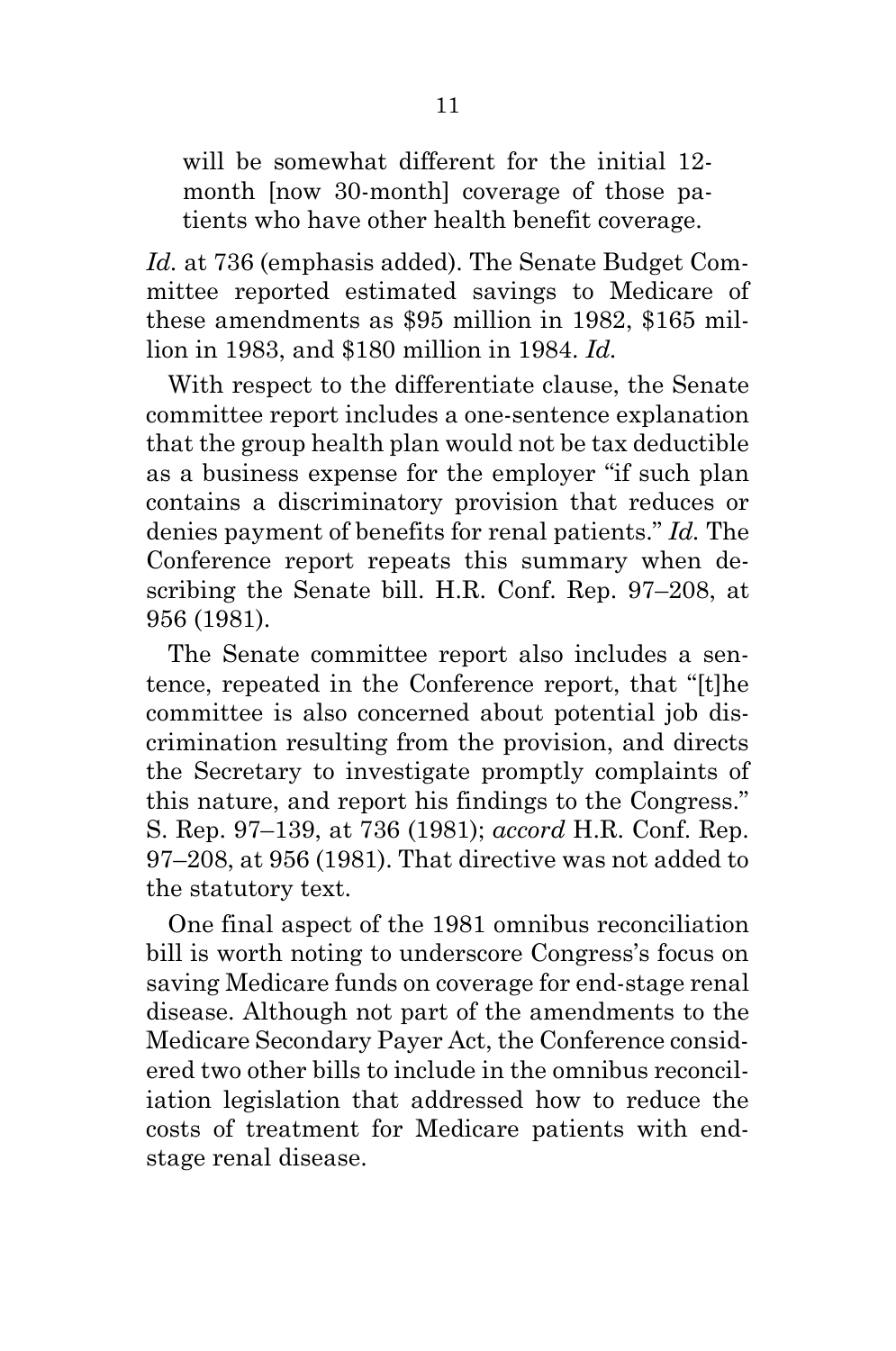First, the Conference declined to include the House amendments that would have allowed for Medicare coverage "for nutritional therapy (when it is used as a means of delaying or substituting for the provision of kidney dialysis)." H.R. Conf. Rep. 97–208, at 946 (1981). Instead, the Conference report charges the Secretary of Health and Human Services to further study the issue and submit a report to Congress—with no accompanying statute directive. *Id.*

Second, the Conference included the House bill's directions for the Secretary to set Medicare rates for renal dialysis services in a way that reduces costs. *Id.* at 948-49. The bill gives the Secretary discretion to adopt separate rate-setting formulas that "will more effectively encourage the more efficient delivery of dialysis services and will provide greater incentives for increased use of home dialysis than through the single composite weighted formulas." Pub. L. No. 97–35, § 2145(a)(8), 95 Stat 357 (1981) (amending 42 U.S.C. § 1395rr). These amendments appear in § 2415, entitled "Incentive Reimbursement Rate for Renal Dialysis Services," which immediately precedes the amendments to the Medicare Secondary Payer Act (§ 2416).

**2. Take-into-Account Clause and Enforcement Scheme.** In 1989, Congress enacted a second set of amendments to the Medicare Secondary Payer Act that are central to this case, again via omnibus reconciliation. *See* Omnibus Budget Reconciliation Act of 1989, Pub. L. No. 101–239, § 6202, 103 Stat. 2106. Two of those amendments are relevant here, and both are found in § 6202(b), which is entitled "Uniform Enforcement and Coordination of Benefits."

First, Congress moved the differentiate clause previously codified in the Internal Revenue Code to 42 U.S.C. § 1395y, the section of the code that includes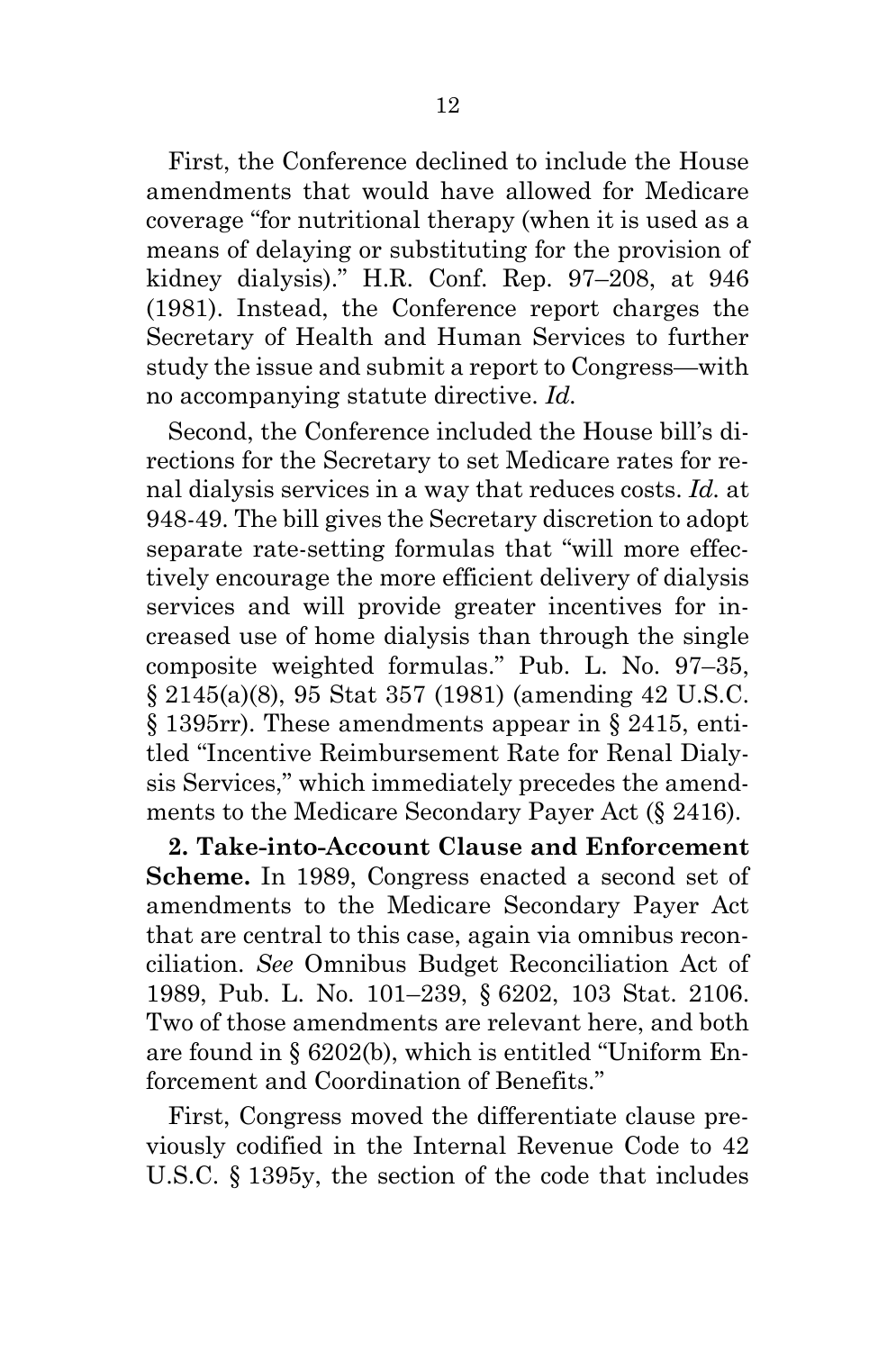the main provisions of the Medicare Secondary Payer Act. In so doing, Congress reframed the provision from a requirement for tax deductibility to a general requirement that

[a] group health plan . . . (ii) may not differentiate in the benefits it provides between individuals having end stage renal disease and other individuals covered by such plan on the basis of the existence of end stage renal disease, the need for renal dialysis, or in any other manner.

 $42$  U.S.C. §  $1395y(b)(1)(C)$ . Similarly, it added a separate condition to that new subsection as (i)—that a group health plan "may not take into account that an individual is entitled to benefits under [Medicare] during the 12-month period  $\lceil now 30 \cdot m$  period  $\lceil \dots \rceil$ *Id.* Courts and parties refer to this provision as the "take-into-account clause."

Second, Congress amended the enforcement scheme for "nonconforming" group health plans, which include those that fail to comply with the differentiate and take-into-account clauses. It repealed the Internal Revenue Code provision that prohibited an employer from deducting the costs of its group health plan if the plan violates the differentiate clause. Pub. L. No. 101–239, § 6202(b)(3), 103 Stat. 2106 (1989). It replaced that with a 25% excise tax on costs for "nonconforming" plans, *id.* § 6202(b)(2), as well as created a cause of action by the United States to recover payments made that should have been covered by outside insurance as primary insurer. *Id.* § 6202(b)(1).

The 1989 omnibus reconciliation legislation also created a private cause of action for damages under the Medicare Secondary Payer Act. *Id.* The text for the private cause of action remains the same today: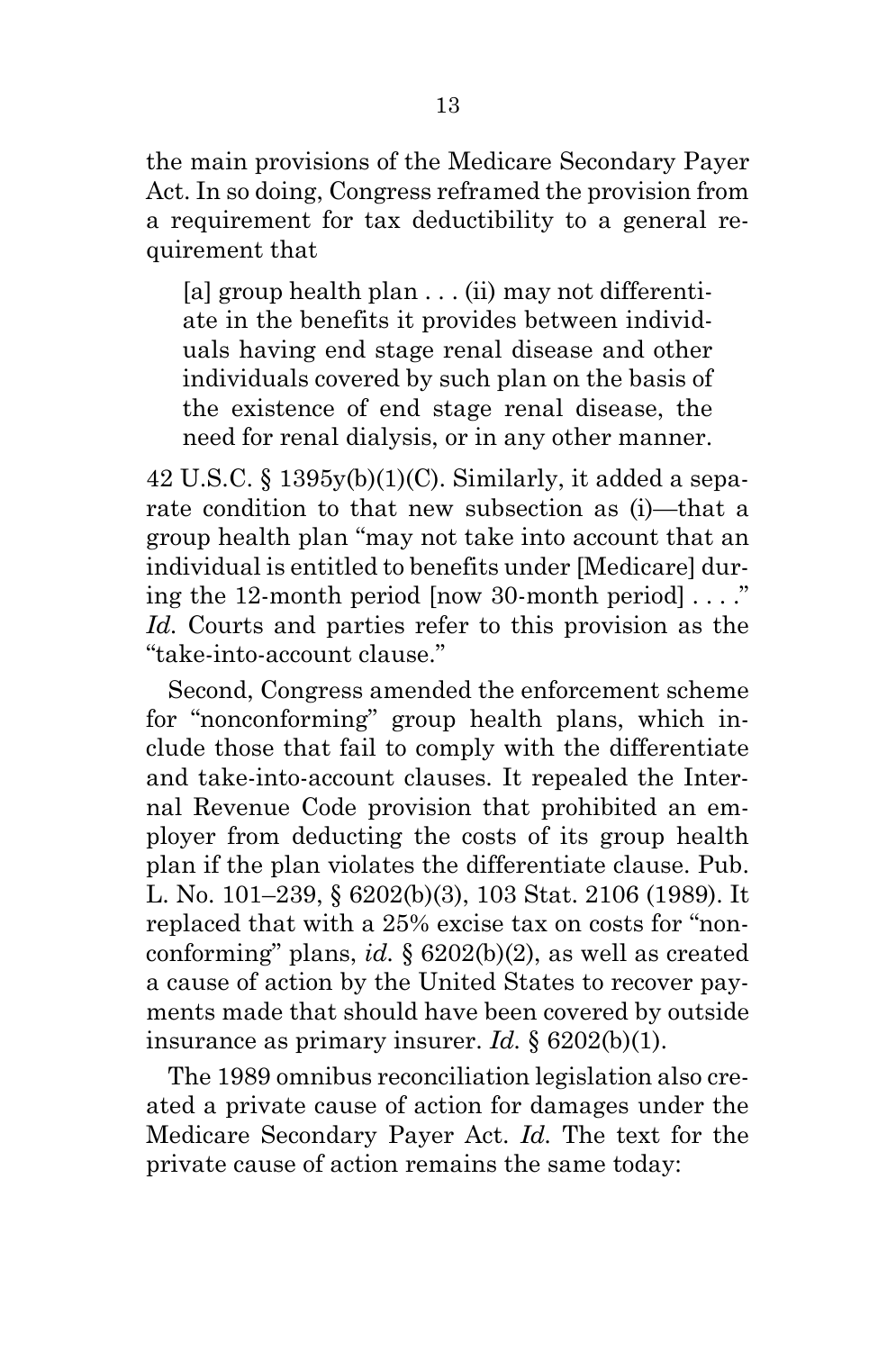There is established a private cause of action for damages (which shall be in an amount double the amount otherwise provided) in the case of a primary plan which fails to provide for primary payment (or appropriate reimbursement) in accordance with paragraphs (1) and (2)(A).

### 42 U.S.C. § 1395y(b)(3)(A).

As detailed in the Conference report to the 1989 omnibus reconciliation legislation, these amendments to the Medicare Secondary Payer Act came from the House bill. H.R. Conf. Rep. 101–386, at 819-23, 825 (1989). The Conference report explains that § 6202(b) of the omnibus legislation "[r]estructures and changes provisions in current law related to Medicare as secondary payer requirements." *Id.* at 822. And it includes the differentiate and take-into-account clauses among the "[r]equirements of group health plans" under the Medicare Secondary Payer Act. *Id.* at 822-23. In describing the clauses, the Conference report parrots the proposed statutory language. *See id.* It does not label or describe them as antidiscrimination provisions—nor does the House committee report.

In discussing the enforcement provisions, the Conference report notes that the House bill "[e]stablishes a private cause of action for damages (double the amount otherwise provided) where a primary plan fails to provide for primary payment or appropriate reimbursement." *Id.* at 823. It also summarizes the new excise tax approach as "impos[ing] on any employer or employee organization that contributes to a nonconforming large group health plan . . . a tax equal to 25 percent of the employer's or employee organization's expenses incurred during the calendar year for each large group health plan . . . ." *Id.* at 823-24. Again, nothing in the Conference report or House committee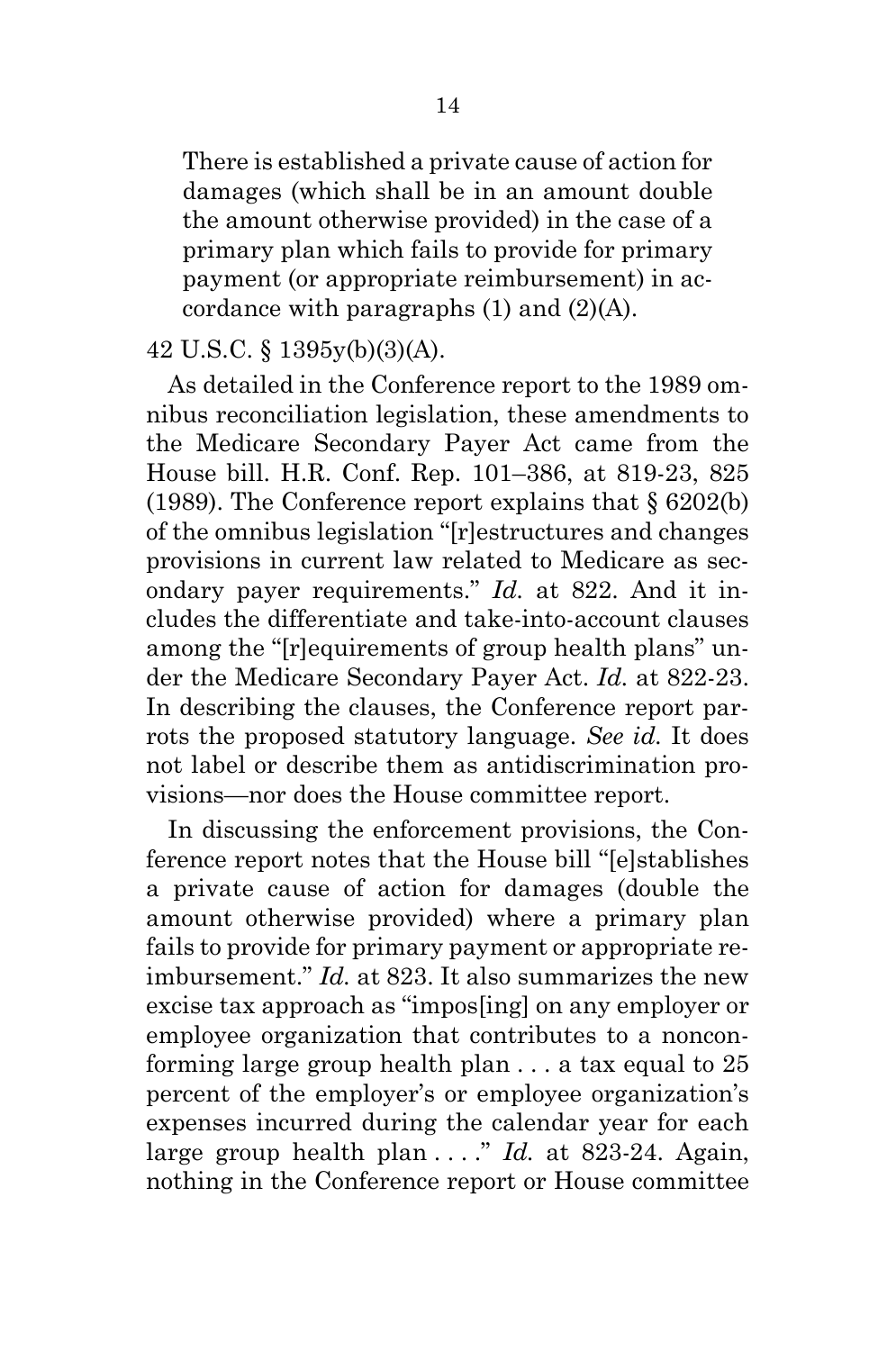report refers to the enforcement mechanisms as redressing discriminatory actions. Instead, the statute and reports use the term "nonconforming" for group health plans that do not comply with the differentiate and take-into-account clauses. *See id.*

The Conference report notes that there were no Senate amendments to this part of the House bill, and the Conference agreed to include these House provisions "with a change to include liability insurance (including a self-insured plan) in the definition of 'primary plan' to which Medicare's secondary payer provisions apply." *Id.* at 825-26.

One final provision of the House bill, which the Conference agreed to include in the final legislation, bears mention. The House bill added a "[c]oordination of benefits" subsection that directs Medicare to serve as secondary insurer if the payment from the primary plan is less than the amount charged and, as the Conference report summarizes it, "[p]rovides that Medicare's payment cannot exceed the amount that Medicare would have paid as primary payer." *Id.* at 824. This provision is codified at 42 U.S.C. § 1395y(b)(4).

## <span id="page-19-0"></span>**B. The Statutory History and Structure Confirm the Statute Does Not Create Disparate-Impact Liability.**

The above account of the history, structure, and design of the Medicare Secondary Payer Act confirms what is plain in the statutory text—that Congress had no intention for the statute to be an antidiscrimination law that imposes disparate-impact liability. A few aspects of that statutory history and structure are worth amplifying.

**1.** As evident from the context, structure, and history of the Medicare Secondary Payer Act, the central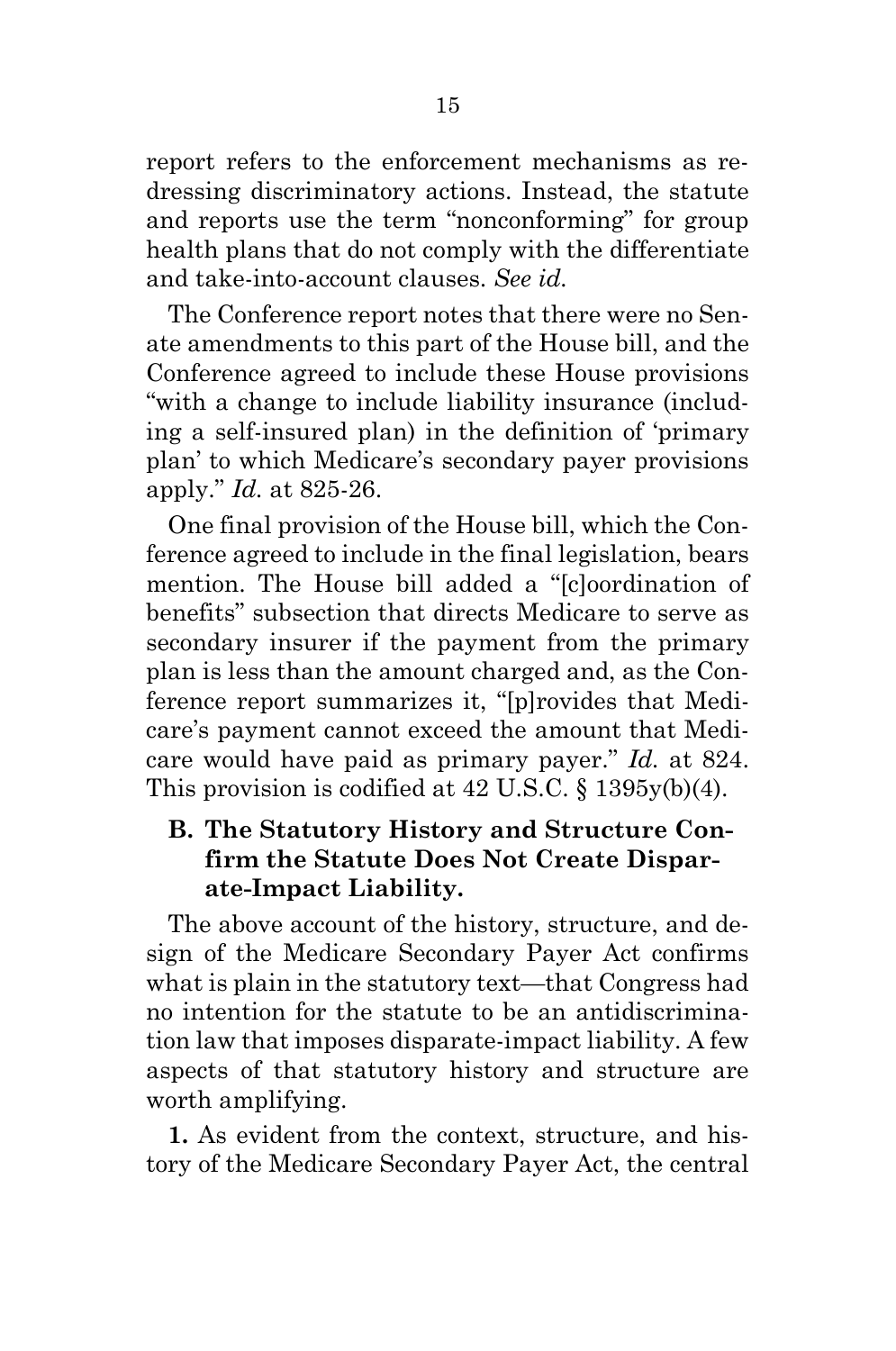purpose of the law has remained unchanged since its enactment in 1980: It is a coordination-of-benefits law intended to reduce Medicare expenditures and extend the life of the Medicare Trust Fund. The statute seems to have been quite effective on that front. It saves Medicare around \$8 billion per year, including \$300 million per year for treatment related to end-stage renal disease. *See* 2014 CRS Report, at 24 tbl.5 (reporting savings for fiscal years 2006 through 2012).

The contextual evidence is particularly compelling when it comes to the secondary payer provisions related to end-stage renal disease. Congress expanded the Medicare Secondary Payer Act in response to the rising costs of Medicare coverage for end-stage renal disease. Accompanying the 1981 omnibus reconciliation legislation that made this expansion, the Senate committee report expressly declares "that the purpose of this provision is *only* to change the coordination of benefits relationships between Medicare and private health benefit coverage to the extent that any private coverage is present at the onset of end-stage renal disease." S. Rep. 97–139, at 736 (1981) (emphasis added).

Reducing Medicare costs for end-stage renal disease was critical. The Senate committee report estimates \$440 million in savings to Medicare over the first full three years from the expansion of Medicare secondary payer status for treatment of end-stage renal disease. *Id.* Another section of the 1981 omnibus reconciliation legislation, entitled "Incentive Reimbursement Rates for Renal Dialysis Services," addresses setting rates and providing incentives to drive down the Medicare expenses related to end-stage renal disease. *See* Pub. L. No. 97–35, § 2145, 95 Stat 357 (1981).

**2.** Reading disparate-impact liability into the Medicare Secondary Payer Act—as the Sixth Circuit did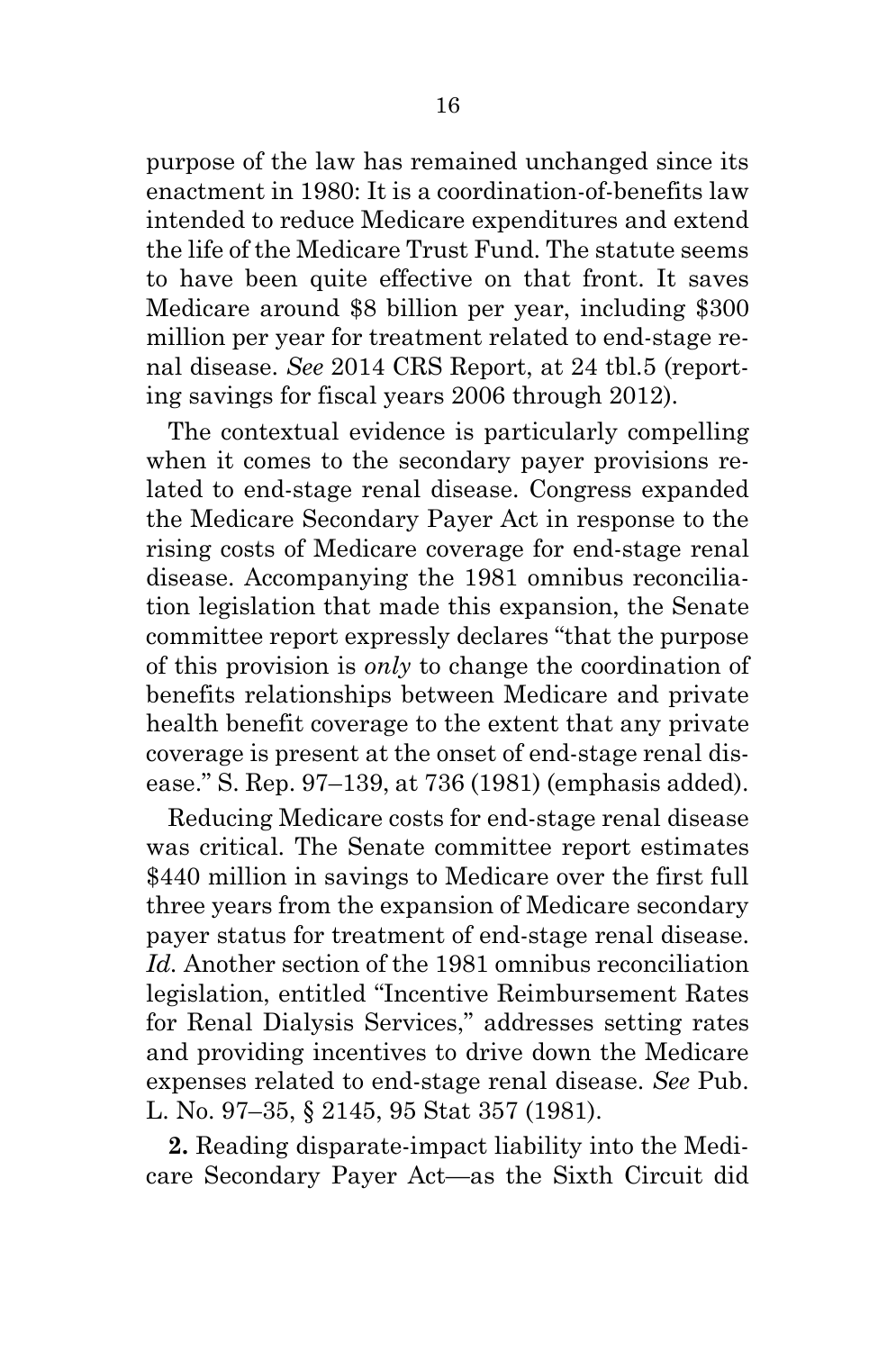and Respondent DaVita argues this Court should would require group health plans to pay dialysis providers an unspecified "most favored nation" rate. As further discussed in Part II, such a rate would be much higher than the Medicare base rate, resulting in Medicare never being a secondary payer when it comes to individuals with end-stage renal disease.

Here, the title of the law—the Medicare *Secondary* Payer Act—is not just a title. From its first enactment and through its various amendments, Congress has structured the law such that Medicare would be the secondary payer whenever the group health plan as primary payer did not pay the full Medicare rate for the service in question. The Senate committee report accompanying the 1981 omnibus legislation observes that, "in the event payment by the private plan or policy is less than the amount charged for the covered item or service, Medicare (in its role as secondary payer) would pay no more than the program would otherwise have paid in the absence of such private coverage." S. Rep. 97–139, at 735-36 (1981).

The 1989 omnibus reconciliation legislation went further and codified a coordination-of-benefits provision for what Medicare as secondary insurer would cover when private insurance as primary insurer failed to reimburse the full Medicare rate for the service. 42 U.S.C. § 1395y(b)(4). Respondent DaVita's attempt to read disparate-impact liability into the statute would erase this coordination-of-benefits provision and the possibility that a group health plan may cover services at a rate lower than the Medicare rate.

**3.** As persuasively set forth in Judge Murphy's dissent and further developed in Petitioners' brief on the merits, the statutory text of the differentiate and takeinto-account clauses fall far short of suggesting that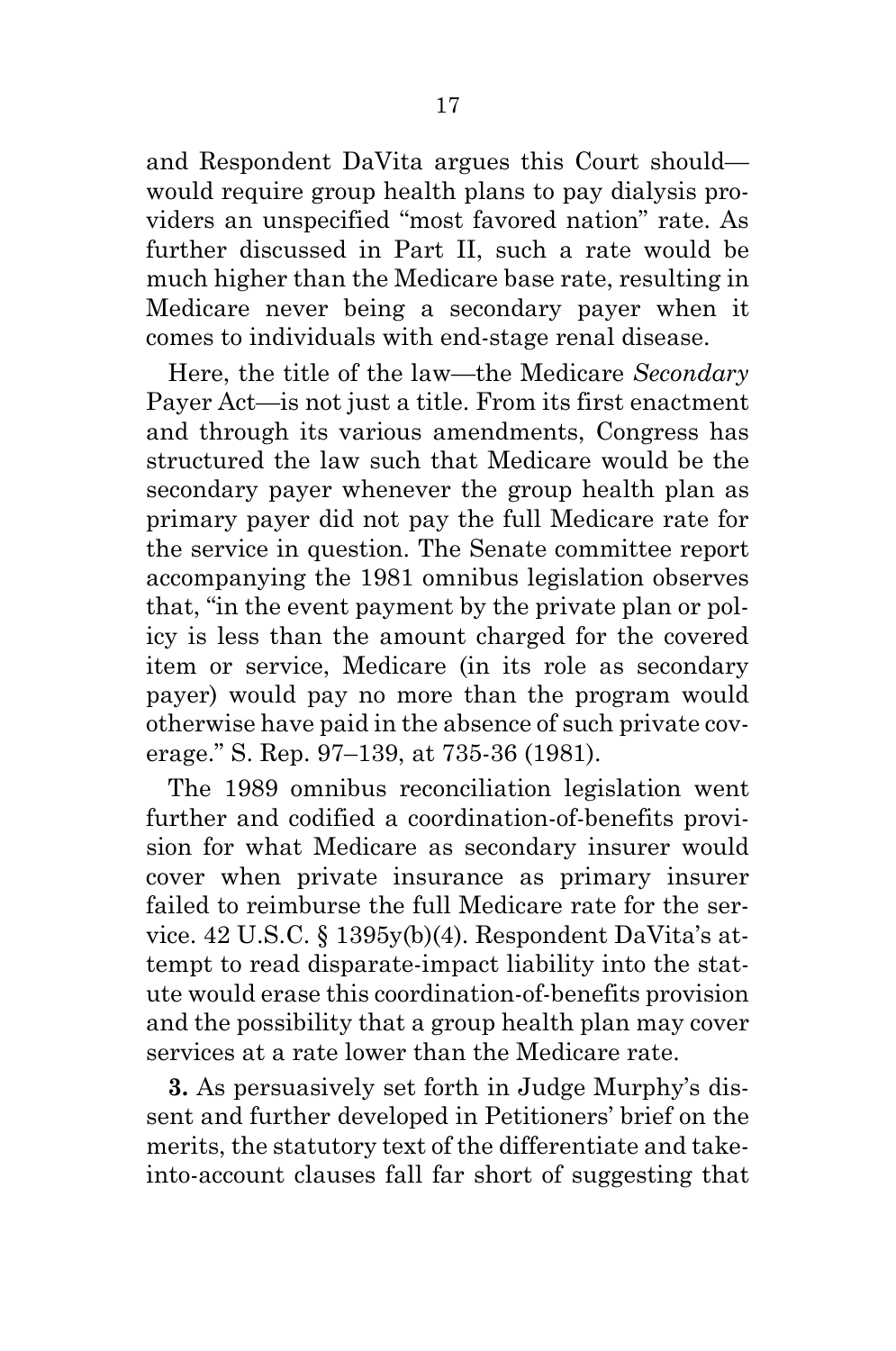the Medicare Secondary Payer Act is an antidiscrimination law that imposes disparate-impact liability.

Nothing in the statutory design or legislative history, exhaustively documented in Part I.A, provides support for the required finding for disparate-impact liability that the "central purpose" of the statute is to "eradicate discriminatory practices within a sector of the Nation's economy." *Inclusive Communities*, 576 U.S. at 539. As the Ninth Circuit concluded, "We doubt that Congress intended, in a statute aimed almost entirely at saving Medicare money, to require group health plans to ensure that its plans have no disproportionate effects on persons with [end-stage renal disease]." *DaVita v. Amy's Kitchen*, 981 F.3d 664, 676 (9th Cir. 2020).

To the contrary, the statute's enforcement scheme strongly suggests that Congress did not intend for the Medicare Secondary Payer Act to be an antidiscrimination law. When Congress added the differentiate clause in the 1981 omnibus reconciliation legislation, it did not provide for any cause of action to redress a violation. Indeed, Congress placed the provision in the Internal Revenue Code and provided that the penalty for noncompliance was that the employer would not be able to deduct as a business expense the costs of the group health plan. Pub. L. No. 97–35, § 2146(b), 95 Stat 357 (1981) (amending 26 U.S.C. § 162).

Such enforcement scheme is nothing like what Congress usually enacts when it intends to create an antidiscrimination law with disparate-impact liability. *See, e.g.*, *Marietta Memorial*, 978 F.3d at 362-64 (Murphy, J., dissenting) (discussing the central features of antidiscrimination laws and how the Medicare Secondary Payer Act lacks them); *Amy's Kitchen*, 981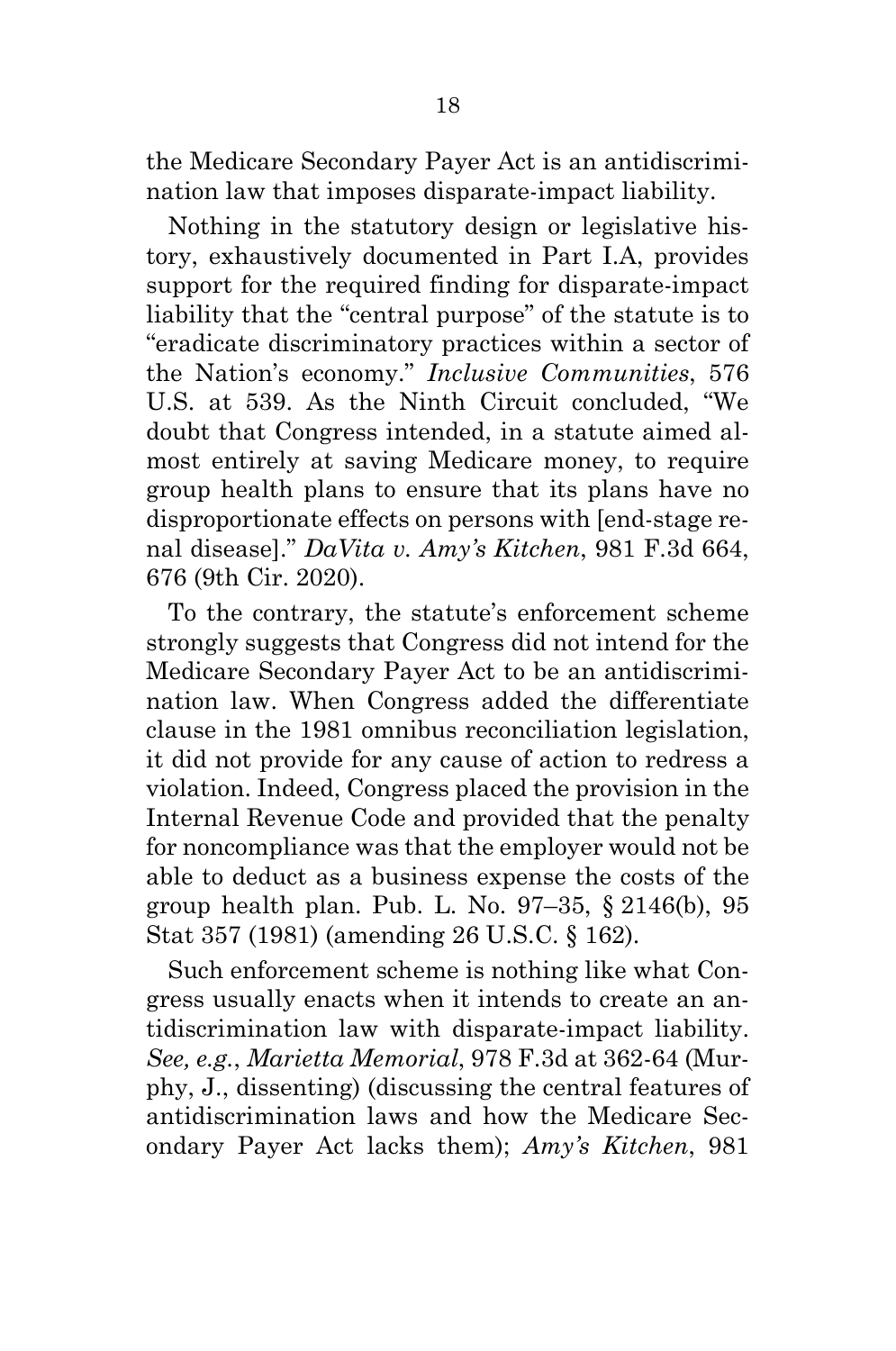F.3d at 671-76 (agreeing with and further expanding on Judge Murphy's analysis).

When Congress added the take-into-account clause in the 1989 omnibus reconciliation legislation and refashioned the differentiate clause as a general requirement for a group health plan under the Medicare Secondary Payer Act, it also created a private cause of action. Importantly, however, the private cause of action has nothing to do with redressing discrimination. It merely allows a civil action for damages "in the case of a primary plan which fails to provide for primary payment (or appropriate reimbursement)...." 42 U.S.C. § 1395y(b)(3)(A).

Moreover, nothing elsewhere in the text of the 1989 omnibus reconciliation legislation or in its legislative history suggests that Congress added a private cause of action to redress discrimination. There's no reference to discrimination, much less that antidiscrimination was the central purpose for the amendments to the Medicare Secondary Payer Act. As the Ninth Circuit concluded in *Amy's Kitchen*, "there is little evidence, either in the legislative history of the [Medicare Secondary Payer Act] or in other sources, that persons with [end-stage renal disease] have been subjected to historical or entrenched societal discrimination akin to the discrimination faced by the classes of persons protected by the FHA, Title VII, the ADEA, and the ADA." 981 F.3d at 675.

**4.** To be sure, Respondent DaVita in the briefing in the lower courts relied on two mentions of discrimination in the legislative history for the various omnibus reconciliation bills that have amended the Medicare Secondary Payer Act over the years. Neither is on point, much less meets the high burden of "central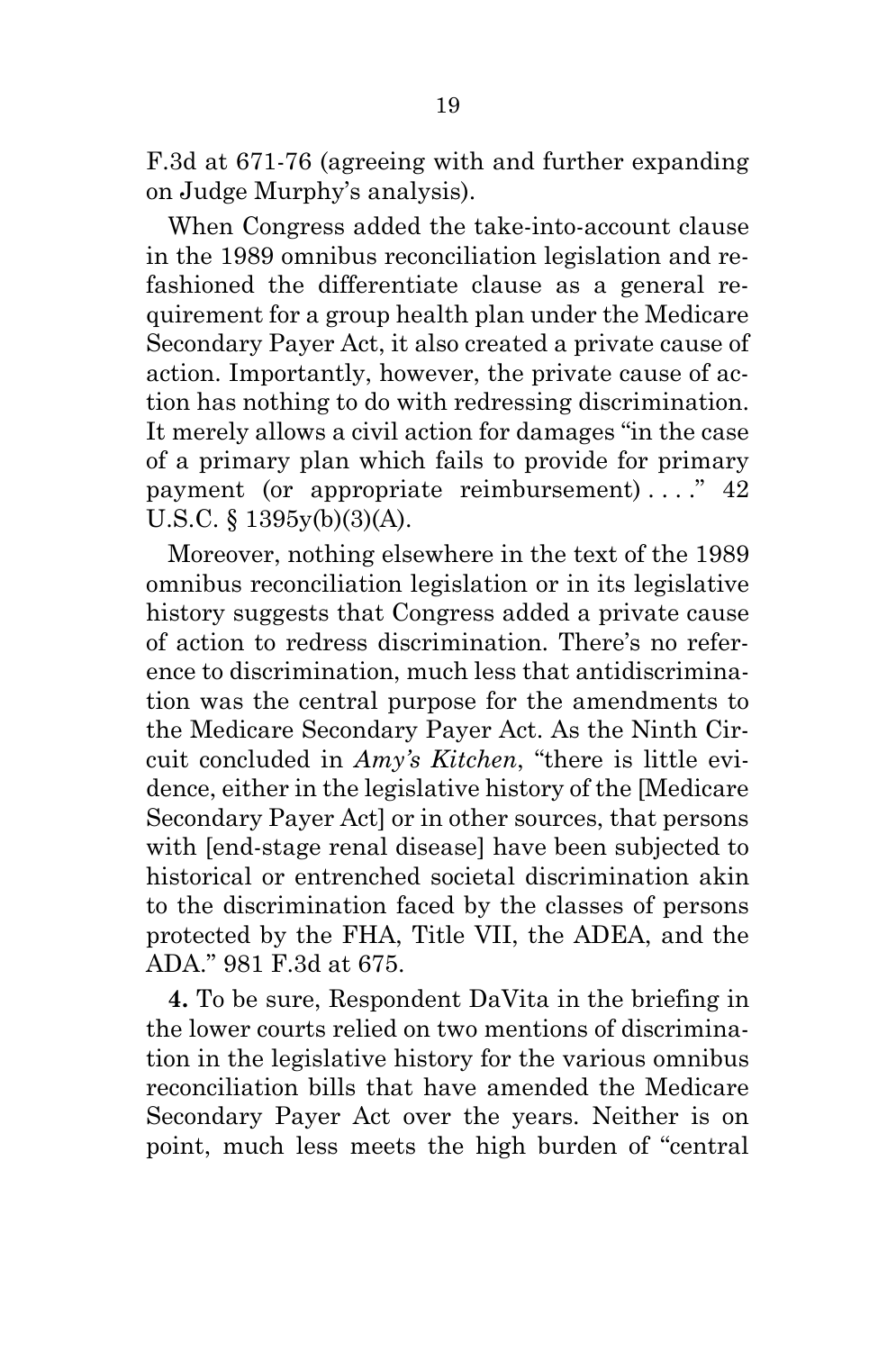purpose" to read disparate-impact liability into a statute. *Inclusive Communities*, 576 U.S. at 539.

First, when Congress expanded the statute to cover end-stage renal disease and added the differentiate clause in 1981, the Senate committee report summarizes the differentiate clause as prohibiting tax deductibility for a group plan "if such plan contains a discriminatory provision that reduces or denies payment of benefits for renal patients." S. Rep. 97–139, at 736 (1981). This summary is repeated in the Conference report. H.R. Conf. Rep. 97–208, at 956 (1981).

These reports' use of "discriminatory" does not come close to demonstrating an intent to create disparateimpact liability. *See* Pet'rs Br. 51-58. The language is fully consistent with Judge Murphy's and the Ninth Circuit's reading that the differentiate clause only requires that group health plans do not differentiate in the benefits provided for the same services for individuals with and without end-stage renal disease. There is no dispute that the plan at issue complies with that.

Moreover, this stray reference to "discriminatory" is included in the legislative reports accompanying the 1981 omnibus reconciliation legislation—legislation that did not even create a private cause of action. Instead, the only penalty for noncompliance was that the employer would not be able to deduct the costs of the group health plan. Importantly, as noted above, when the private cause of action was added in 1989, there was no mention of discrimination anywhere in the statutory text or legislative history.

Finally, if anything should be inferred from the use of the term "discriminatory" in the committee and Conference reports, it is that Congress in the statutory text chose not to use "discriminate," but instead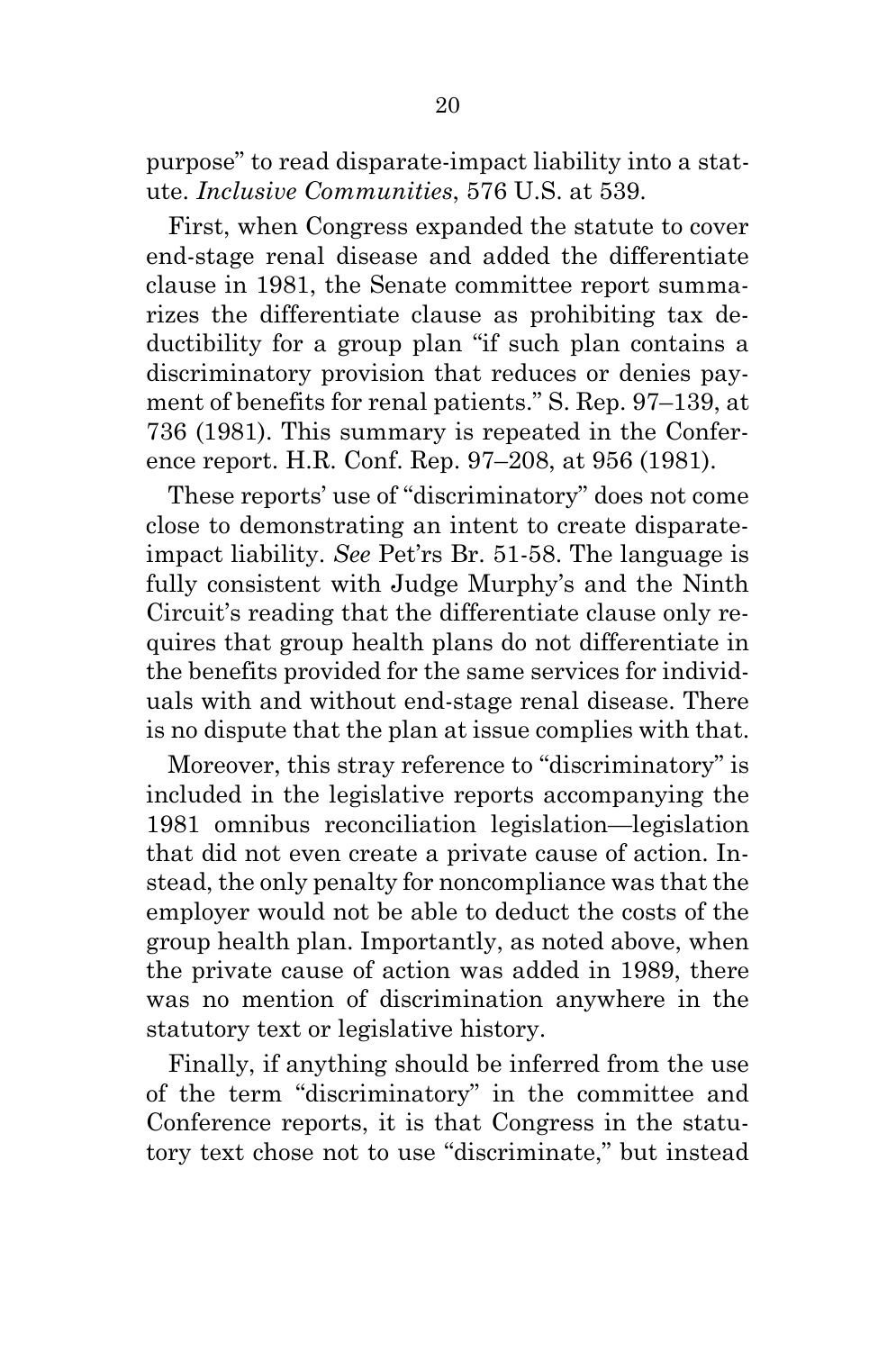"differentiate." Differentiate, without more, is not remotely close to the type of "results-oriented" verb in a statute that would suggest disparate-impact liability—such as "otherwise adversely affect." *Inclusive Communities*, 576 U.S. at 531 (finding that language sufficient to create disparate-impact liability under Title VII of the Civil Rights Act). Nor is "discriminate," for that matter. *See id.* at 530-35 (finding that the "otherwise discriminate" language in Title VII was not sufficient to create disparate-impact liability); *see also Marietta Memorial*, 978 F.3d at 362-63 (Murphy, J., dissenting) (applying *Inclusive Communities* to this statute and concluding that "[t]he differentiate clause contains no similar 'results-oriented' verb").

Second, the Senate committee report and the Conference report accompanying the 1981 legislation note that "[t]he committee is also concerned about potential job discrimination resulting from the provision, and directs the Secretary to investigate promptly complaints of this nature, and report his findings to the Congress." S. Rep. 97–139, at 736 (1981); *accord* H.R. Conf. Rep. 97–208, at 956 (1981). This directive was not enacted in the statutory text, and again it was included in the legislative history for legislation that did *not* create a private cause of action.

Nor, of course, does this concern have anything to do with a group health plan "differentiat[ing] in the benefits it provides" to plan members with and without end-stage renal disease. Instead, the concern is about "potential job discrimination," such as employers firing or not hiring someone with end-stage renal disease if the group health plan was the primary insurer. The Ninth Circuit wisely relegated its dismissal of this legislative history to a footnote, noting that this "level of concern pales in comparison to, for example, Congress'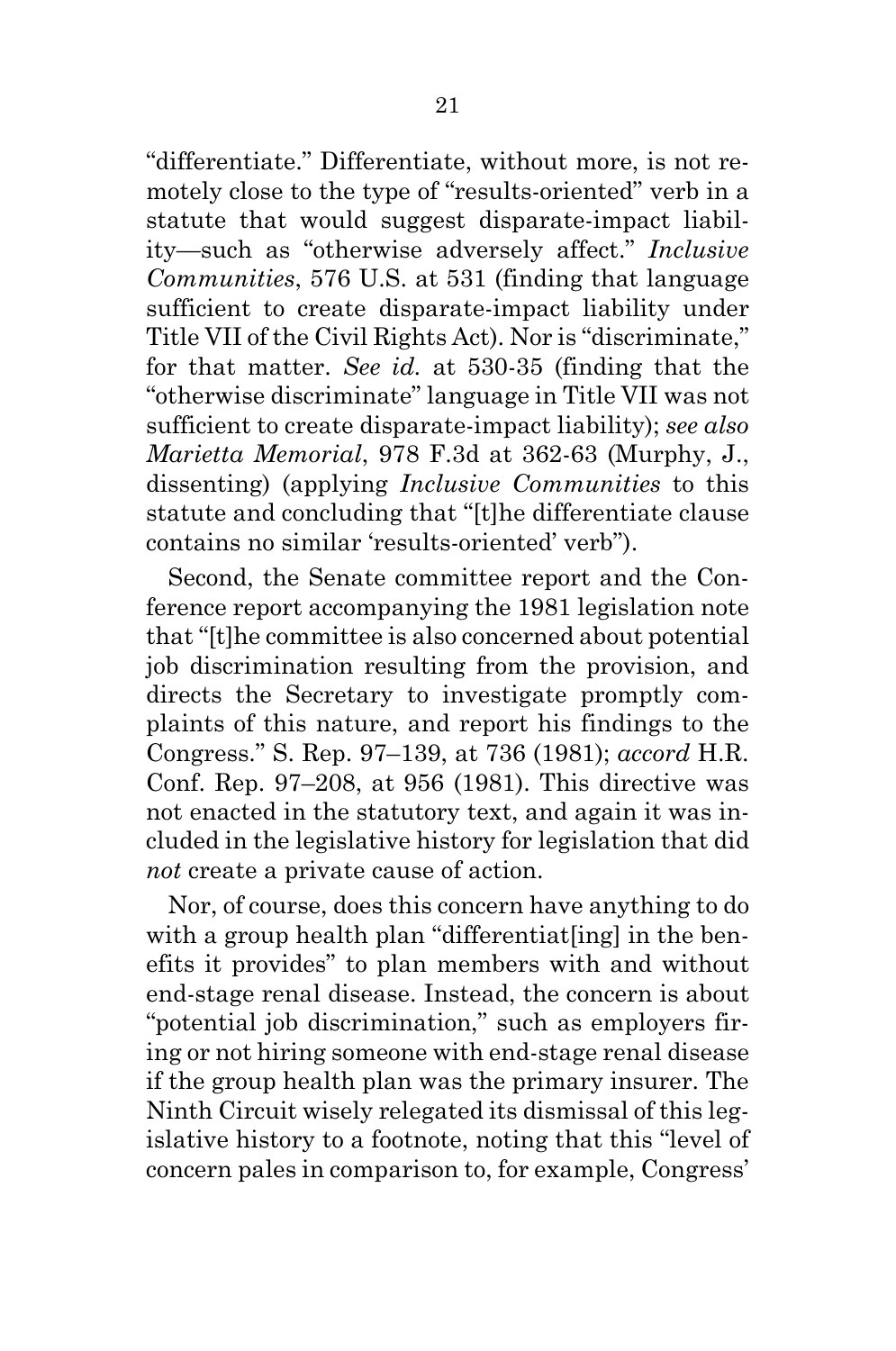deep concern with the entrenched historical discrimination in housing on the basis of race." *Amy's Kitchen*, 981 F.3d at 675 n.3 (citing *Inclusive Communities*, 576 U.S. at 528-30).[3](#page-26-0)

**5.** When it comes to interpreting the Medicare Secondary Payer Act, it is critical to understand that the original statute and all of the relevant amendments were enacted through the omnibus budget reconciliation process. Created in 1974, reconciliation is a fasttrack legislative process (not subject to the Senate filibuster) used to raise federal revenue and reduce federal spending. *See* Anita S. Krishnakumar, *Reconciliation and the Fiscal Constitution: The Anatomy of the 1995-96 Budget "Train Wreck"*, 35 Harv. J. on Legis. 589, 590-93 (1998); *see also* 2 U.S.C. § 636 (detailing

<span id="page-26-0"></span><sup>3</sup> In its briefing in *Amy's Kitchen*, Respondent DaVita referenced a committee report accompanying an unrelated 1985 omnibus budget reconciliation bill that described the 1981 differentiate clause as providing that "no deductions are permitted for contributions to a group health plan that differentiates directly or indirectly on the basis of the existence of end stage renal disease or the need for renal dialysis." S. Rep. No. 99–146, at 363 (1985). It argued the reference to "indirectly" suggests disparateimpact liability.

Such use of legislative history takes Judge Harold Leventhal's famous observation that citing legislative history is like "looking over a crowd and picking out your friends" to an entirely new and tenuous level. Patricia M. Wald, *Some Observations on the Use of Legislative History in the 1981 Supreme Court Term*, 68 Iowa L. Rev. 195, 214 (1983) (quoting conversation). This is not even the same crowd! The 1985 legislative history post-dates enactment by four years. Indeed, it did not even amend the differentiate clause. And when Congress refashioned the differentiate clause four years later, no one mentioned in the legislative history that it covers indirect or disparate-impact discrimination—much less was such a results-oriented adjective, adverb, or verb added to the statutory text. *See* Part I.A.2 *supra*.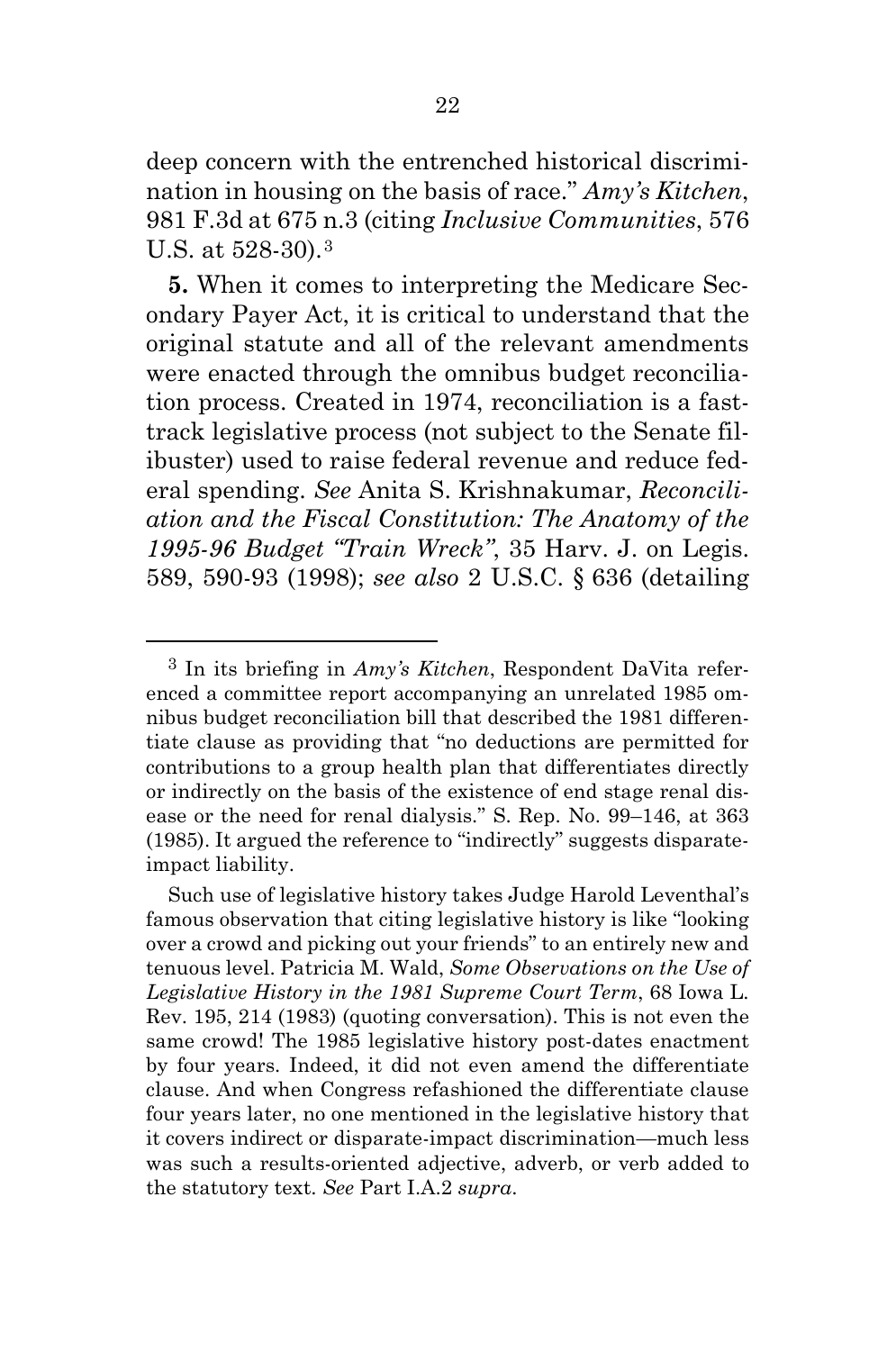congressional procedures for consideration of reconciliation legislation).

Reconciliation has always been understood to address deficit reduction—both raising revenue and reducing spending. Not surprisingly, however, members of Congress have attempted to add non-budgetary substantive proposals to reconciliation legislation. *See generally* Krishnakumar, *supra*, at 591-600 (detailing history of reconciliation). In the early years, the Senate resisted such gamesmanship through norms and negotiation. Then, in 1985, it adopted the "Byrd Rule" to address the problem with more formal constraints. Under the Byrd Rule, Congress prohibits "extraneous" provisions in reconciliation bills, including any provision that "produces changes in outlays or revenues which are merely incidental to the non-budgetary components of the provision."  $2 \text{ U.S.C. } §644(b)(1)$ .

In light of the unique aspects of reconciliation legislation and the Byrd Rule's "pivotal role in shaping those bills," scholars have argued that courts should adopt a "Parliamentarian's canon," which would "counsel not to interpret a reconciliation bill in a way that would have clearly violated the Byrd Rule." Jesse M. Cross & Abbe R. Gluck, *The Congressional Bureaucracy*, 168 U. Pa. L. Rev. 1541, 1677 (2020); *see also* Victoria F. Nourse, *A Decision Theory of Statutory Interpretation: Legislative History by the Rules*, 122 Yale L.J. 70, 96 n.103 (2012) (arguing that, "when faced with a difficult case of ambiguity, courts . . . may give language the legal effect demanded by the congressional rules"); *cf.* Jonathan S. Gould, *Law Within Congress*, 129 Yale L.J. 1946, 2022 (2020) (arguing that courts should "look to parliamentary precedent—especially rulings of the chair—to help them interpret ambiguous statutory provisions" (footnote omitted)).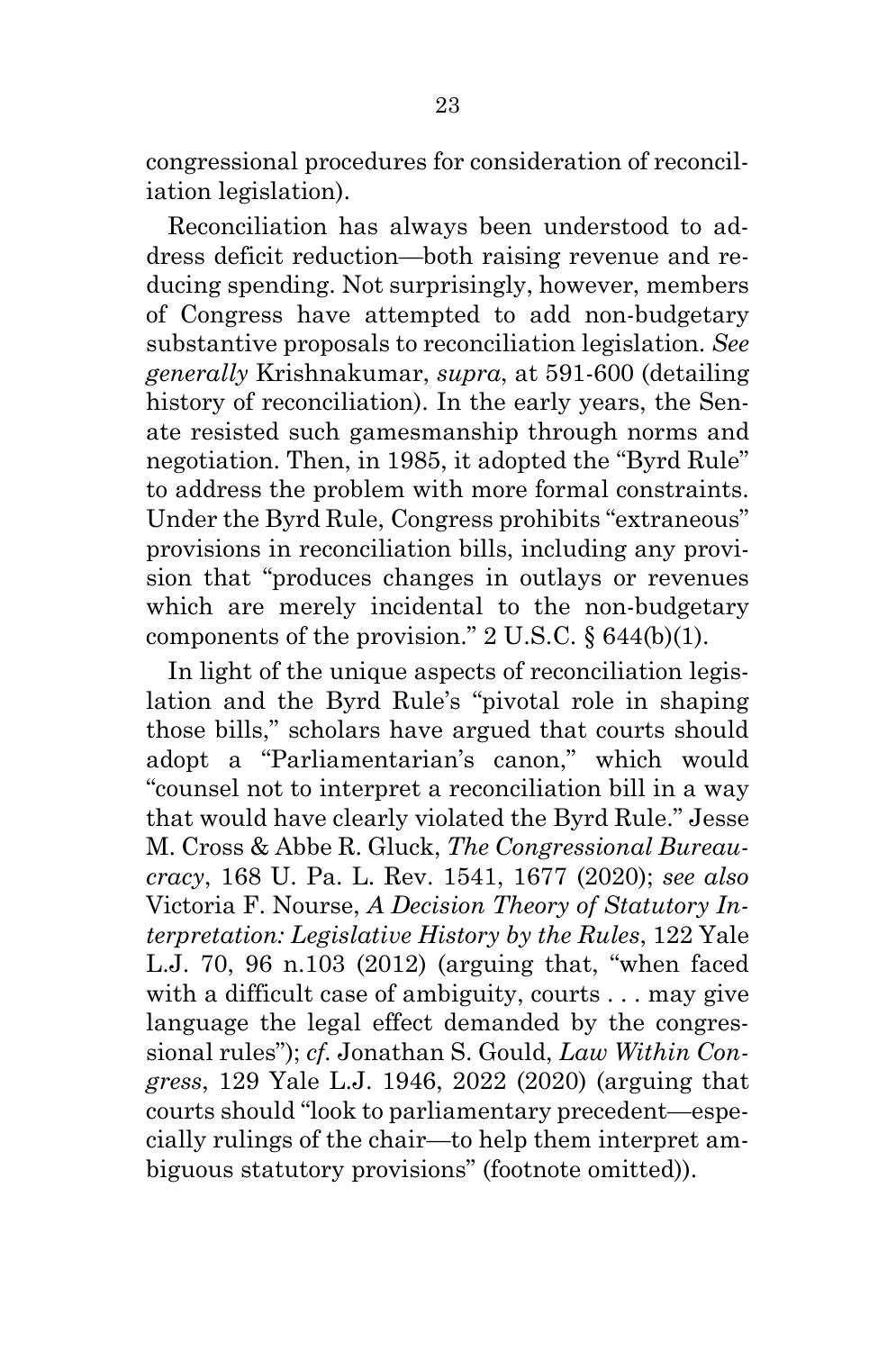To be sure, the 1981 omnibus reconciliation legislation that expanded the Medicare Secondary Payer Act to cover end-stage renal disease and first introduced the differentiate clause predated the Byrd Rule's enactment in 1985. But the general principles of reconciliation still apply, in that Congress would not enact a major antidiscrimination law with disparate-impact liability via omnibus budget reconciliation.

More importantly, the 1989 reconciliation legislation is the critical one. It created the private cause of action. It added the take-into-account clause as well as refashioned the differentiate clause from a condition for tax deductibility into a plan requirement under the Medicare Secondary Payer Act. Even if the text and context were not unambiguous to the contrary, one could not plausibly argue that Congress's central purpose in those 1989 amendments was to redress discrimination through disparate-impact liability. That would have violated the Byrd Rule. It would have impermissibly made the Medicare savings objective "merely incidental to the non-budgetary components of the provision."  $2 \text{ U.S.C. }$  § 644(b)(1).

## <span id="page-28-0"></span>**II. The Sixth Circuit's Misinterpretation of the Medicare Secondary Payer Act Could Upend the Health Insurance Market.**

Employment group health plans provide insurance to around 157 million individuals in the United States, *see* Kaiser Family Foundation, *supra*, at 6, which is more than half of all individuals insured nationwide. *See* Katherine Keisler-Starkey & Lisa Bunch, U.S. Census Bureau, *Health Insurance Coverage in the United States: 2020* 5 fig.1 (2021). Self-insured plans cover more than 100 million individuals in the United States. Kaiser Family Foundation, *supra*, at 161-65.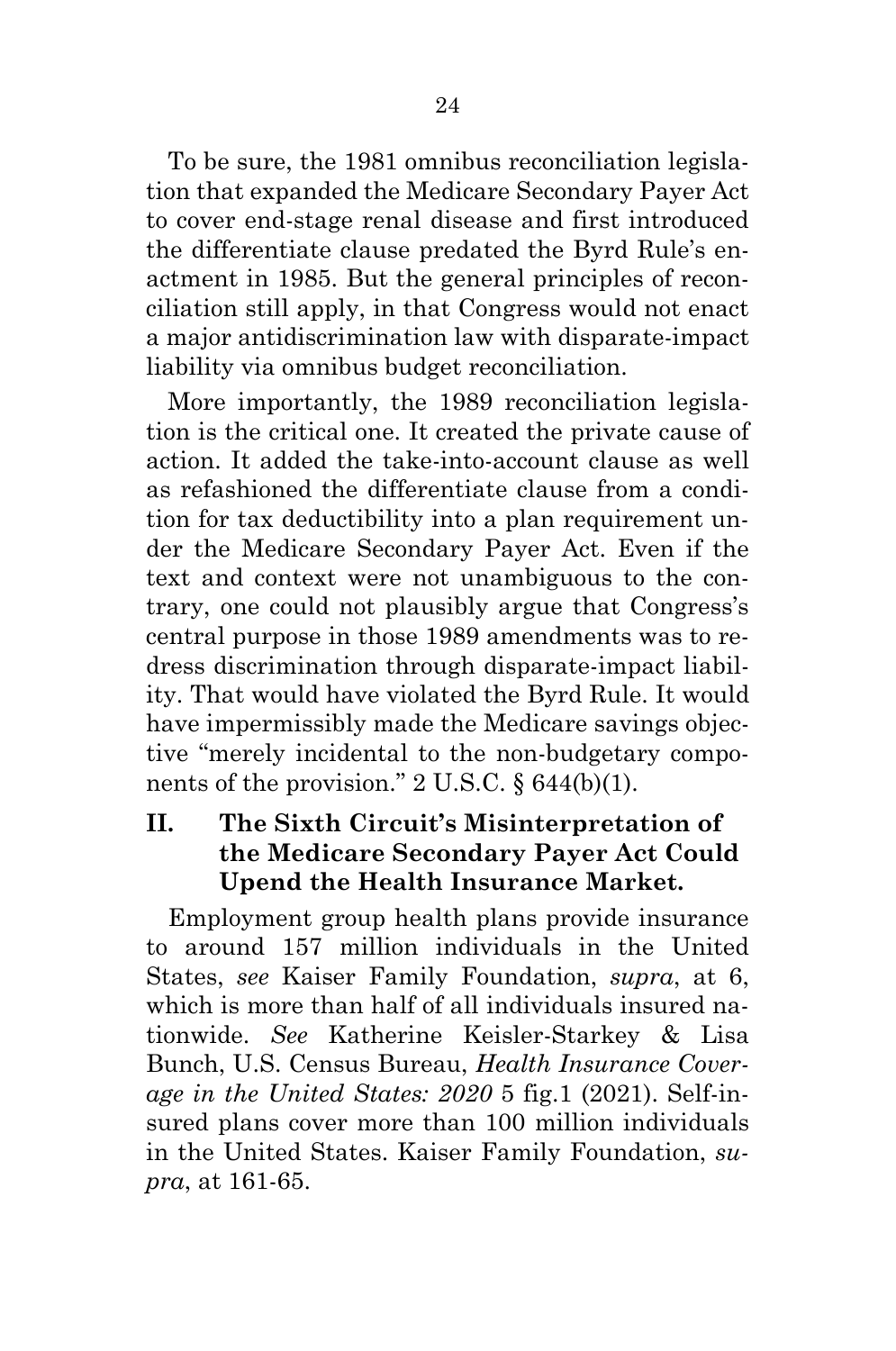When it comes to dialysis services, many group health plans have implemented cost-control measures to preserve plan resources and respond to significant price inflation imposed by dialysis providers. *See* Pacific Health Coalition *Amicus Curiae* Br. 19-37 (detailing noncompetitive dialysis market). Some plans pay out dialysis claims at less than the Medicare rate. The plan at issue, for instance, reimburses dialysis services at 87.5% percent of the Medicare rate. *Marietta Memorial*, 978 F.3d at 332. If the individual has endstage renal disease and is enrolled in Medicare, Medicare as secondary payer would reimburse the dialysis provider for the difference between the private plan reimbursement and the Medicare rate. 42 U.S.C. § 1395y(b)(4). Other plans, like the one involved in *Amy's Kitchen*, subject each claim for dialysis service to a cost-review process to ensure it is "the Usual and Reasonable Charge," and not an inflated charged based on "the effects of market concentration or discrimination in charges." 981 F.3d at 669 (quoting plan terms); *see also id.* ("The 'Usual and Reasonable Charge' differs from the 'Customary, Usual, and Reasonable Charge' that applies to reimbursements for some other types of medical treatment.").

Under Respondent DaVita's disparate-impact interpretation of the Medicare Secondary Payer Act, employment group health plans would have to set the reimbursement rate for dialysis services at an unspecified "most favored nation" rate. In its complaint, for instance, Respondent DaVita demanded reimbursement "at its undiscounted charges or, at a minimum, at the reasonable and customary rates for dialysis as typically understood in the industry." J.A. 32, ¶ 67.

It is difficult to predict the exact rate that would be required. But we do have a few publicly available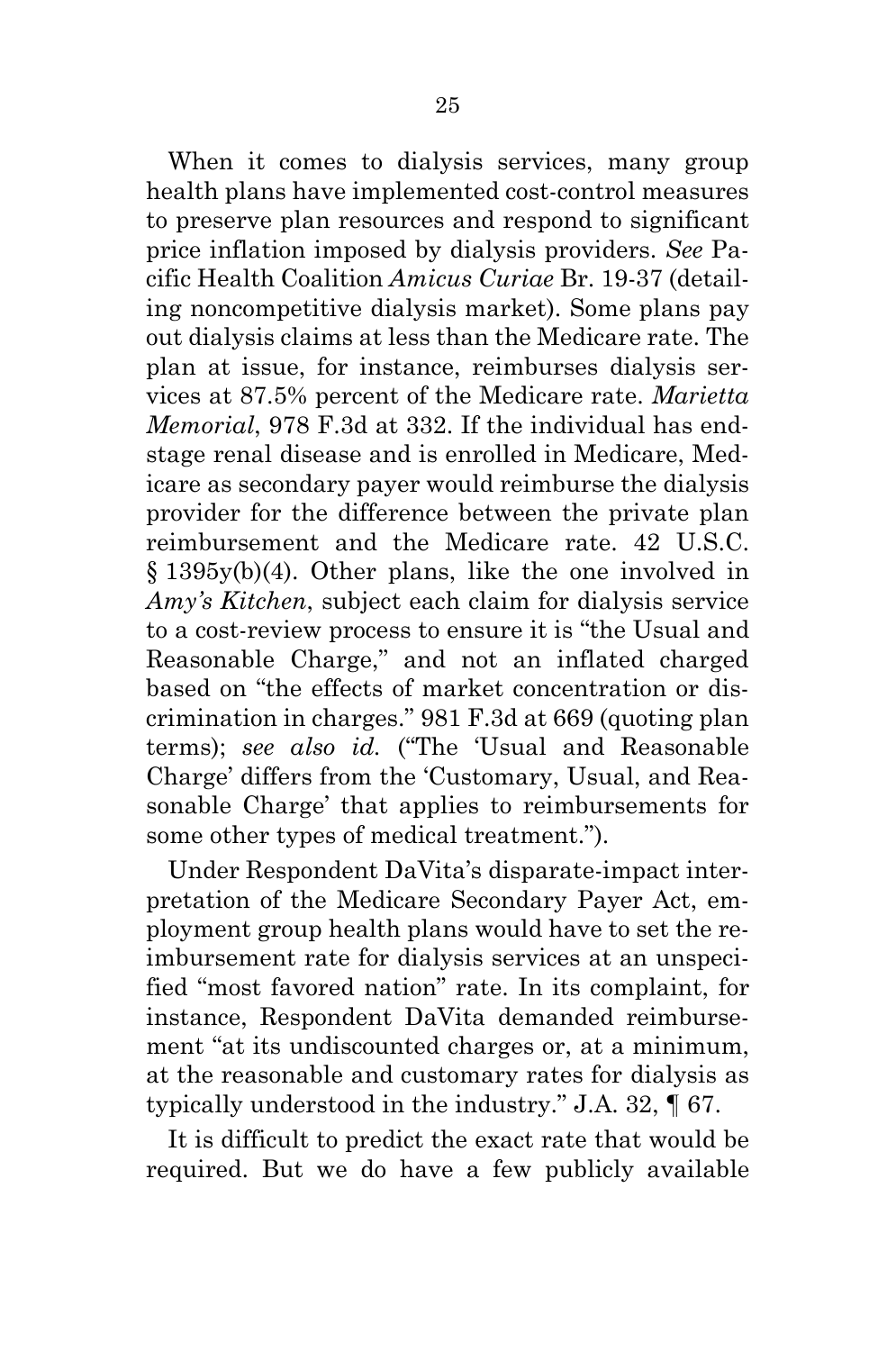datapoints. For example, one study reported that Respondent DaVita's average revenue in 2017 from "commercial payers" was \$1,041 per treatment. Christopher P. Childers et al., *A Comparison of Payments to a For-Profit Dialysis Firm from Government and Commercial Insurers*, 179(8) JAMA Internal Med. 1136, 1137 (2019). In 2016, a large commercial insurer reportedly paid a dialysis provider more than \$4,000 per treatment. Compl. ¶ 7, *UnitedHealthCare of Fla. v. Am. Renal Assocs.*, No. 9:16-CV-81180 (S.D. Fla., filed July 1, 2016), https://perma.cc/RH85-BAEU.

Litigation has demonstrated that in 2013 a dialysis provider charged a self-insured group health plan around \$5,000 per treatment. Pls.' Mot. Summ. J. Ex. A–4, at 3, *Lubbock Cty. Hosp. Dist. v. Specialty Care Mgmt.*, No. 5:16-CV-037-C (N.D. Tex., filed Feb. 15, 2017), https://perma.cc/A8DY-Y7VX. Other litigation has revealed that in 2015 a provider charged an outof-network rate of about \$6,000 per treatment. *Dialysis Newco v. Cmty. Health Sys. Grp. Health Plan*, 938 F.3d 246, 249 (5th Cir. 2019).

To put these numbers in perspective, the Centers for Medicare & Medicare Services in 2019 set the Medicare base rate for dialysis treatment at \$239.33 per treatment with some adjustments (\$35,348 annually). 84 Fed. Reg. 60,648, 60,707-08 (Nov. 8, 2019). This rate is based on the agency's determination of provider costs, allowing reasonable profits to efficient providers. *See id.* In other words, if group health plans were required to reimburse dialysis services at a "most favored nation" rate, the plans could potentially see a twenty-five-fold increase in costs from Medicare's annual reimbursement rate of \$35,000 per individual with end-stage renal disease to perhaps more than \$900,000.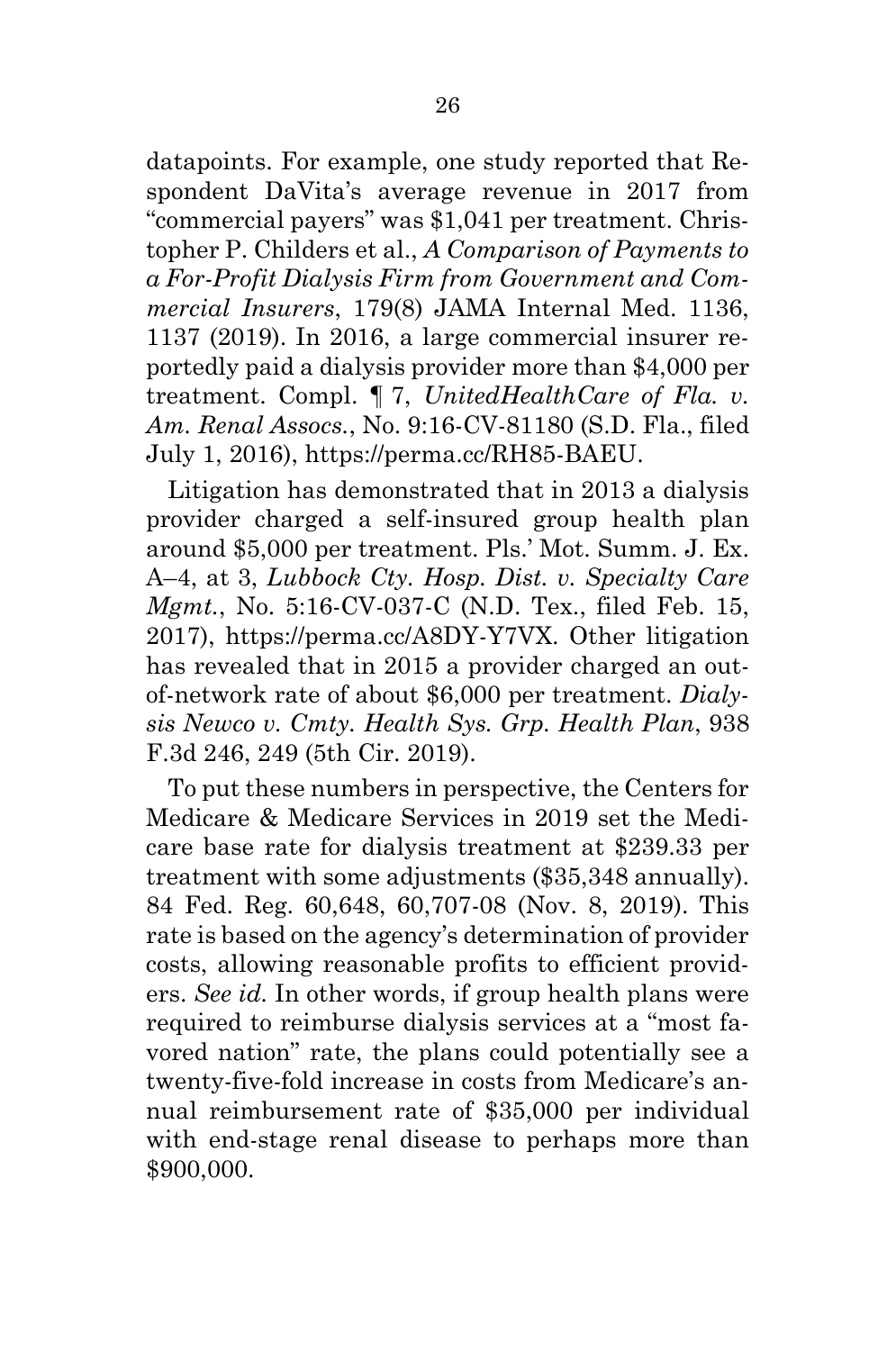This would leave group health plans with a difficult choice: raise the employee contributions beyond what employees would likely be willing to pay or reduce coverage for other important healthcare benefits. Employers with self-insured plans, which generally have great flexibility in determining healthcare coverage, may have two additional options. They could exclude dialysis treatment from coverage—though Respondent DaVita would no doubt sue and argue such exclusion violates its interpretation of the Medicare Secondary Payer Act. Or they could eliminate their selfinsured plans entirely, opting for a more-expensive and less-flexible fully insured plan. None of these solutions is desirable for employers or employees.

This discussion about the potentially catastrophic impact of Respondent DaVita's interpretation should impress one final point: This case is not about compensating individuals with end-stage renal disease for alleged disparate treatment. Individuals with end-stage renal disease will receive the same treatment. It is the dialysis providers like Respondent DaVita that benefit in terms of increased profit margins if group health plans continue to cover the dialysis services.

Nor is the case about saving Medicare money. In the short term, there may be some savings, as all private plans would be covering dialysis services for the first thirty months above the Medicare rate. But with the dialysis rates so high, many employers would consider eliminating dialysis services from their plans or, where permissible, canceling their group health plans. At the very least, employers would need to raise employee contributions considerably. Those responses would encourage many plan members with end-stage renal disease to switch to Medicare.